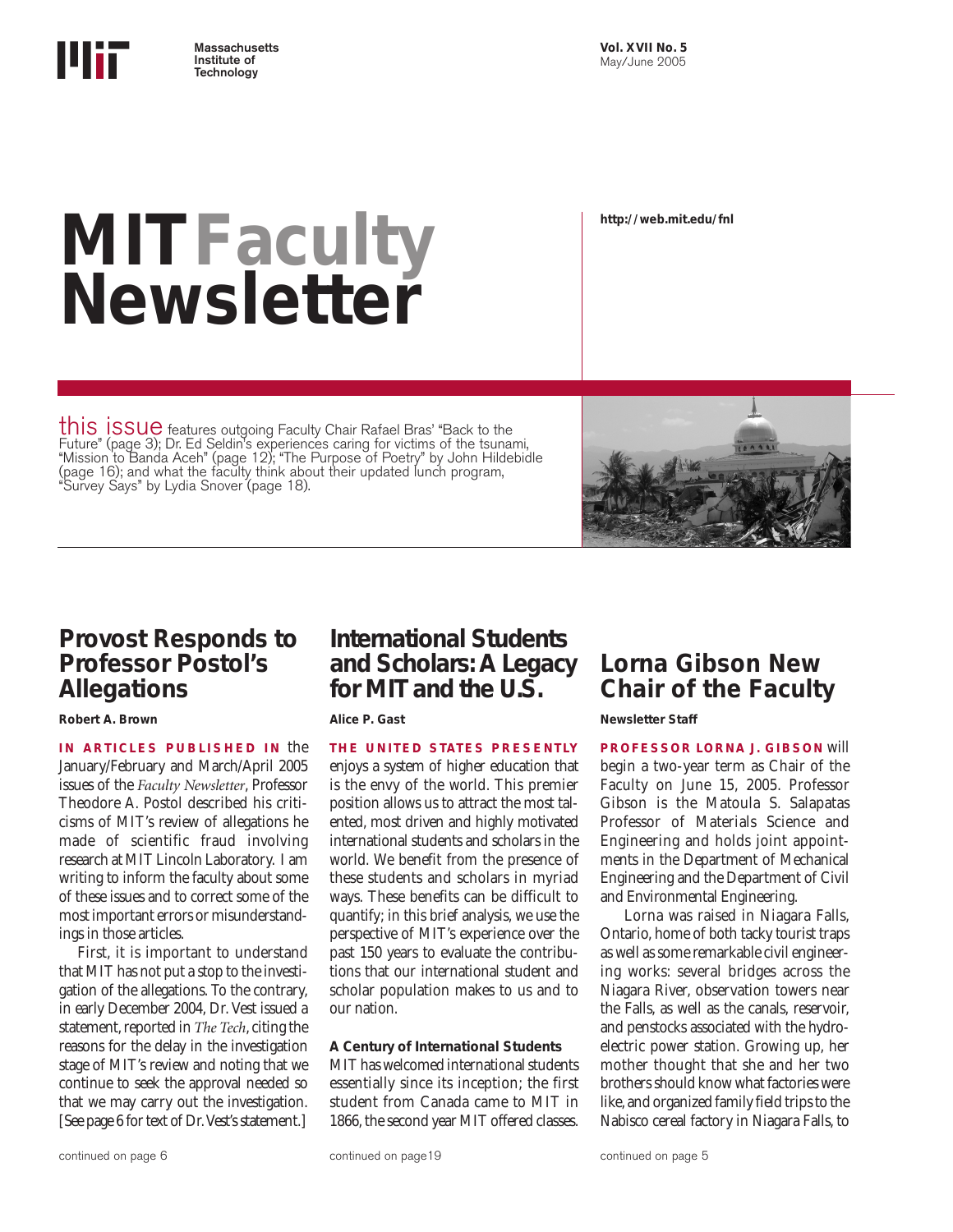# contents

| The MIT Faculty<br><b>Newsletter</b><br>Editorial Board                                 | Vol. XVII No. 5           |    | May/June 2005                                                               |
|-----------------------------------------------------------------------------------------|---------------------------|----|-----------------------------------------------------------------------------|
| <b>Alice Amsden</b><br>Urban Studies and Planning                                       |                           | 01 | Provost Responds to Professor Postol's Allegations<br>Robert A. Brown       |
| Jeanne S. Bamberger<br>Music and Theater Arts                                           |                           | 01 | International Students and Scholars:<br>A Legacy for MIT and the U.S.       |
| John Belcher<br>Physics                                                                 |                           |    | Alice P. Gast                                                               |
| Nazli Choucri<br><b>Political Science</b>                                               |                           | 01 | Lorna Gibson New Chair of the Faculty<br>Newsletter Staff                   |
| <b>Erik Demaine</b><br>Electrical Engineering & Computer Science<br>Olivier de Weck     | From The<br>Faculty Chair | 03 | <b>Back to the Future</b><br>Rafael L. Bras                                 |
| Aeronautics & Astronautics/Engineering Systems<br>Ernst G. Frankel<br>Ocean Engineering | Letters                   | 04 | <b>Academic Expectations</b><br>Ernst G. Frankel                            |
| <b>Stephen C. Graves</b><br>Management Science and Engineering Systems                  | <b>Teach Talk</b>         | 08 | <b>Strengthening TA Training</b><br>Lori Breslow and Cindy Dernay Tervalon  |
| *Jean E. Jackson<br>Anthropology                                                        |                           |    |                                                                             |
| *Gordon Kaufman<br>Management Science and Statistics                                    |                           | 10 | <b>Faculty Mentor Program:</b><br><b>A Growing Sucess</b>                   |
| Daniel S. Kemp<br>Chemistry                                                             |                           | 11 | Advising and Mentoring of Undergraduates<br>J. Mark Schuster and Hazel Sive |
| Samuel J. Keyser<br>Linguistics & Philosophy                                            |                           | 12 | <b>Mission to Banda Aceh:</b>                                               |
| Jonathan King<br>Biology                                                                |                           |    | <b>Excerpts from a Journal</b><br>Edward B. Seldin                          |
| Stephen J. Lippard<br>Chemistry                                                         | <b>MIT Poetry</b>         | 15 | Summer Without Summering; Slave Huts, Bonaire                               |
| David H. Marks<br>Civil and Environmental Engineering                                   |                           |    | Teresa Cader                                                                |
| *Fred Moavenzadeh<br>Civil and Environmental Engineering                                |                           | 16 | The Purpose of Poetry<br>John Hildebidle                                    |
| <b>Ronald Prinn</b><br>Earth, Atmospheric and Planetary Sciences                        | M.I.T. Numbers            | 17 | Have you ever considered leaving MIT<br>for the following reasons? (% Yes)  |
| David Thorburn<br>Literature                                                            |                           |    | [from the 2004 Faculty Survey]                                              |
| George Verghese<br>Electrical Engineering and Computer Science                          |                           | 18 | <b>Survey Says:</b>                                                         |
| Rosalind H. Williams<br>STS and Writing                                                 |                           |    | <b>Faculty Approve Updated Lunch Program</b><br>Lydia Snover                |
| Kathryn A. Willmore<br>Vice President and Secretary of the Corporation                  |                           | 22 | <b>Alumni Attitudes and Involvement</b>                                     |
| David Lewis                                                                             |                           |    | Elizabeth Garvin                                                            |
| Managing Editor                                                                         |                           | 23 | Launch of New "Giving to MIT" Website                                       |
| *Editorial Sub-Committee for this issue                                                 | M.I.T. Numbers            | 24 | Tenure and Promotion: Percent Who Somewhat or                               |
| <b>Address</b><br><b>MIT Faculty Newsletter</b><br>Bldg. 11-268<br>Cambridge, MA 02139  |                           |    | <b>Strongly Agree (by Tenure Status)</b><br>[from the 2004 Faculty Survey]  |

**Website** http://web.mit.edu/fnl

**Telephone** 617-253-7303 **Fax** 617-253-0458 **Email** fnl@mit.edu

**Subscriptions** \$15/year on campus \$20/year off campus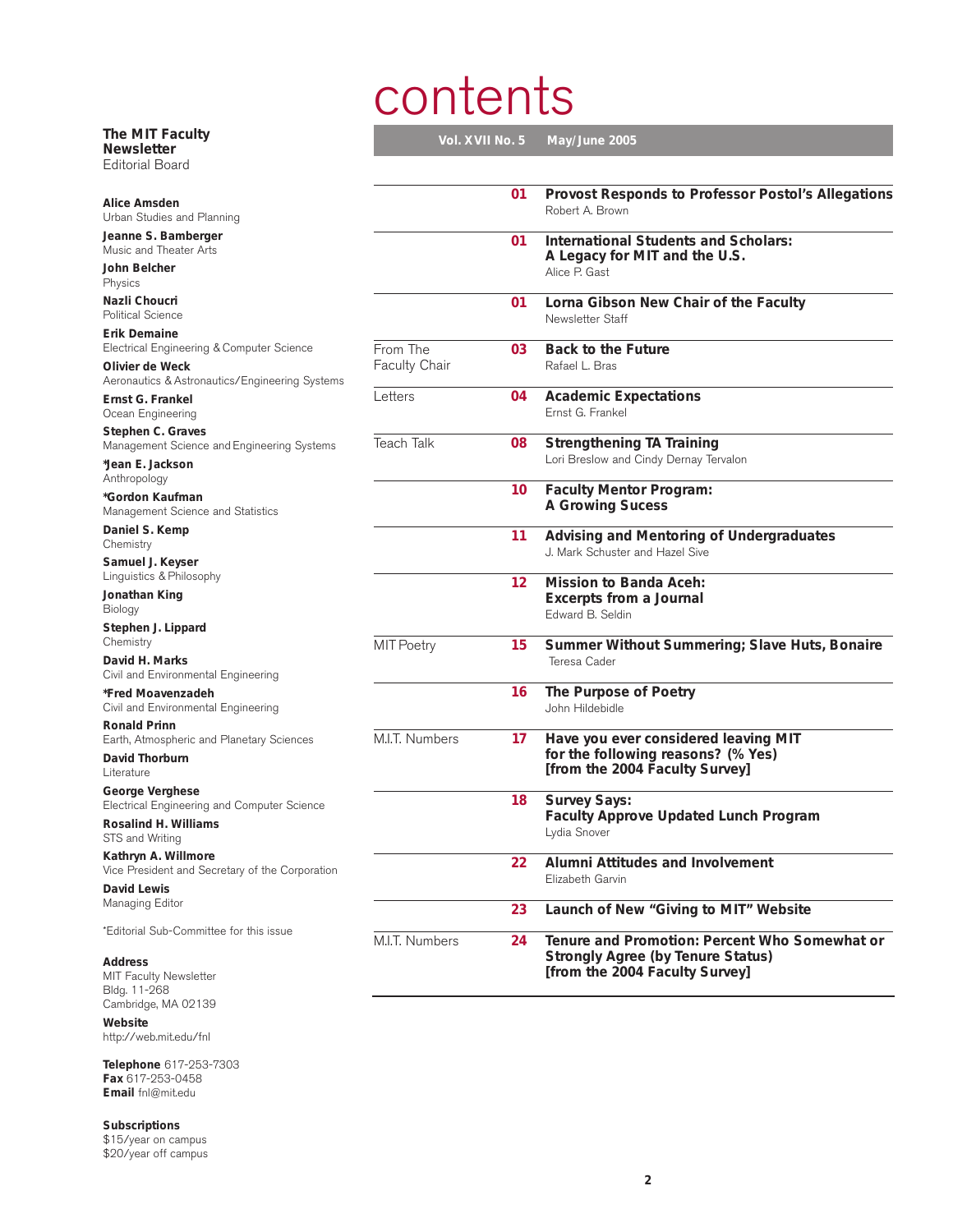MIT Faculty Newsletter **May/June 2005**

From The Faculty Chair **Rafael L. Bras Back to the Future**

**IT IS THE YEAR 2061,** and MIT is preparing to celebrate the two-hundredth anniversary of its founding. President Patricia Arroyo, past winner of the National Academy of Engineering's Charles Draper Prize for innovation in engineering and technology and former presidential science advisor, is reviewing historical material in her office; naturally, it's all digitized.

MIT is doing very well. It remains the foremost university with focus on science and technology in the world. The emphasis is on university. The educational commons revision of 2006 set in motion a series of fundamental changes in the curriculum that blurred the distinction between science and engineering and integrated social sciences and humanities into a new liberal science and engineering education. The Institute's financial strength has made our need blind admission policy for undergraduates even more generous. "Self help" has been eliminated, so students with financial aid no longer have an academic disadvantage by having to work during the week. MIT is finally fully competitive with our peers in attracting the best minds to the student body.

MIT's educational partners worldwide are also enjoying the well defined, and encouraged, student exchange programs. Students are truly becoming citizens of the world.

The Graduate School is providing improved services to our graduate students and making sure that policies of recruitment and balance with undergraduate activities are followed. In fact, undergraduate/graduate education has become a seamless continuum. The first professional engineering degree is now the Masters. All first-year graduate students are now supported by fellowships managed by the School.

MIT faculty are still working incredibly long hours. Nevertheless the housing program, providing incentives to live close to campus, helps eliminate the wasted and aggravating commuting time for many. It has been amazing how this influx into the Cambridge area has also resulted in an improvement of the city and its school system; we always knew these things were connected. In fact, the mixed use – commercial, dormitories and faculty housing – of the renovated University Park has been an extraordinary success. Needless to say, the integrated child-care facilities, modeled after the most successful part of the recently replaced Stata Center, go a long way toward improving the quality of life of the faculty.

Along with its international partners, MIT has aggressively pursued the betterment of education and well-being in less-developed countries. Technology and science are truly agents of change and empowerment. MIT has come a long way since its first OpenCourseware initiative. MIT's ideas now help feed those hungry for food, not only those hungry for knowledge.

President Arroyo recalls fondly the spirited and illuminating faculty meeting debates that led to the adoption of the concept of international partners. She was then a new faculty member and was truly taken by the openness, honesty, and depth of the various arguments. Given all that had transpired in the meeting, she was really surprised at the overwhelming support that the measure received once the electronic voting was completed.

That experience inspired her to get involved in faculty governance. The following year she put her name forward as a candidate to the Standing Committee on International Relationships. She was delighted when she was elected.

By that time, 2036, she felt comfortable and secure as a woman of color faculty member at MIT. The faculty was then nearly 50 percent women and 25 percent formerly "underrepresented minorities." It was hard to imagine how it must have been when the first woman president of MIT, Susan Hockfield, took office on December 6th of 2004. President Arroyo was not even born at that point! What a thrill it must have been for all of those involved.

Patricia had read about the search process that led to Hockfield's selection. It was a model of collaboration among all stakeholders: students, staff, faculty, and trustees. She read about Friedman, the Nobel Prize winner, who led the Faculty Advisory Committee. And Champy, the ultimate volunteer, who led the Corporation Committee on the Presidency. She also heard of Mead, the then new Chairman of the Corporation, who was key to making the process work. And she read about Manning, Rizzoli, and Bras, the officers of the faculty at the time. How did they come up with this unlikely trio of a woman and two (then) minorities? They are all long gone, mostly forgotten, but she knew they had fun.

Among the items found during the latest remodeling of her office, 3-208, were

continued on next page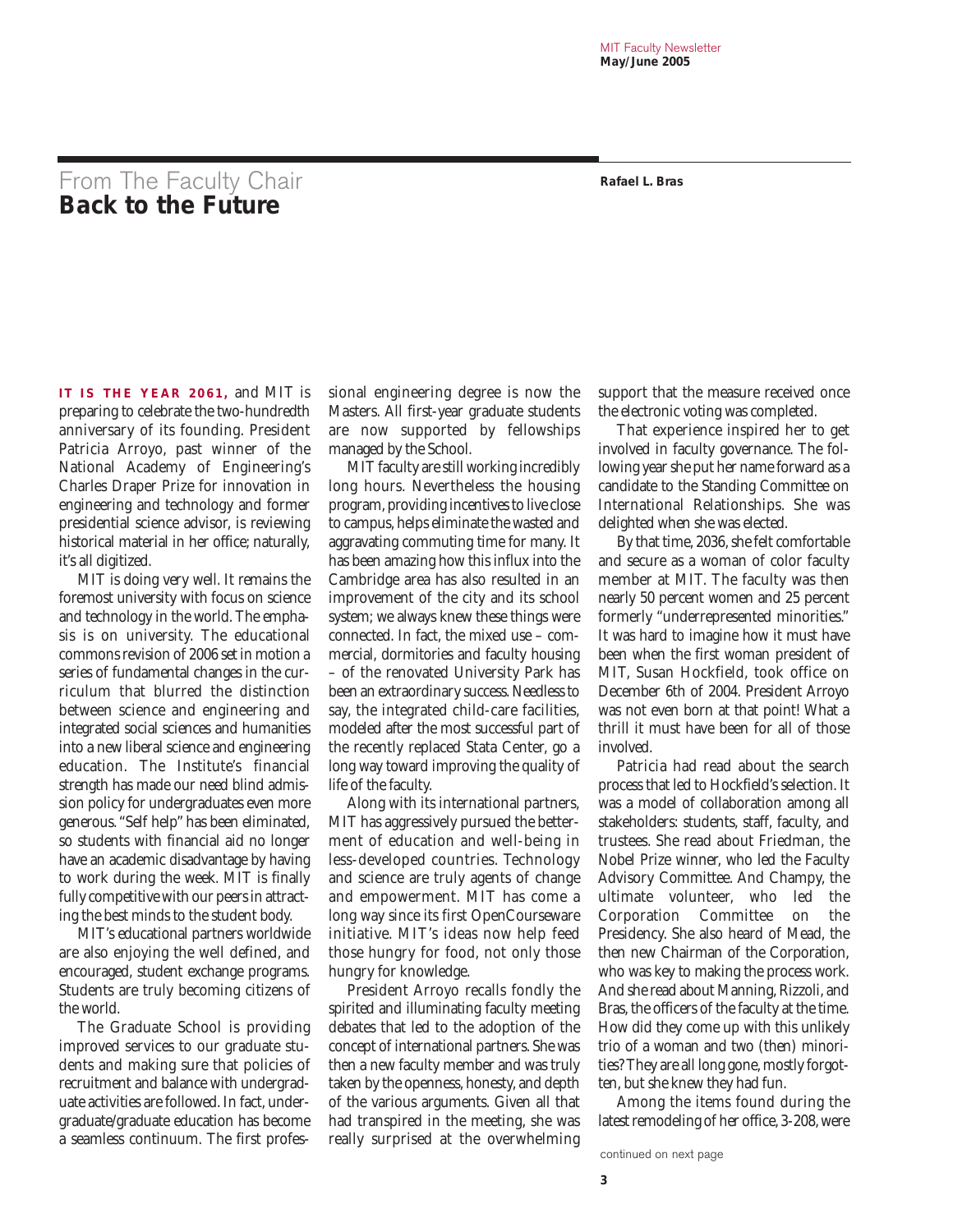#### **Back to the Future** Bras, from preceding page

a plastic pocket protector (how quaint) presented to then President Hockfield; a golden hammer inscribed with the name Lorna Gibson, the then incoming Chair of the Faculty (2005-2007), and a toilet plunger painted in gold with reference to some sort of award given to efficient staff. It must all have been a private joke, she thought. They had fun.

#### **Note:**

The style and idea for this article came

from a talk I gave after 9/11/2001, entitled: "A Vision of the Future" (Strategies for Civil Engineering Research, ASCE Conference and Exposition, October 10- 13, 2001, Houston, Texas). After I finished writing this article, *Newsletter* Managing Editor David Lewis called and pointed out the similarity with "MIT 2040," the editorial by Erik Demaine and Olivier de Weck, in the March/April 2005 *Faculty Newsletter*. I had not yet read their piece, but upon doing so I agreed; the similarity is eerie! The difference is that they were imagining a future, while I am playing a back-to-the-future theme, trying to spec-

ulate about how some of the events of my tenure as Chair of the Faculty may affect the future (just in case you missed it!). It is nevertheless amazing that not only the style, but also common themes appeared in both pieces. I am honored to be in such youthful and inspired company.

Anyway, as the article says: we had fun; I had fun. Thank you very much for the opportunity to serve. H

**Rafael L. Bras** is a Professor, Civil and Environmental Engineering and Earth, Atmospheric and Planetary Sciences; Faculty Chair *(rlbras@mit.edu).*

# letters

#### **Academic Expectations**

#### *To The Faculty Newsletter:*

**ACADEMIC IN STITUTIONS ARE** for learning, exploration, research, and discovery. They stand for open, free, and unhindered search of the truth, and disdain any overt or covert infringements of such searches. These are the historic goals of academic institutions and, to a large extent, their reasons for being.

Traditionally, academic institutions manage themselves and are administered by peers, among peers usually elected or selected from among faculty. Their management is responsible to their faculty and student constituents. Yet at MIT, the divide between faculty and administration seems more pronounced, with faculty playing a declining role in the matters of the institution. There are many issues that are examples of this trend, and they vary from the de facto closure of the

Faculty Club as a meaningful place of assembly and socializing by faculty, to various other administrative decisions that have changed the life and workings of the institution. Even the faculty lunch program that was established some years ago is apparently under scrutiny now. Yet the most difficult issue to understand is probably the failure of faculty to question the administration.

The troubling silence by faculty that followed the repeated suggestions by Professor Theodore Postol to investigate possible scientific fraud or cover-up at Lincoln Laboratories relating to missiles is disturbing to me. I am not an expert on missile defense technology or missile physics, but I was in Israel during the first Gulf War when that country was attacked by Iraqi Scud missiles and the so-called U.S. Patriot missile defense shield so abysmally failed not only to shoot down

or divert incoming missiles, but actually caused collateral damage on the ground. At that time, Professor Postol also reported on these failures, only to be criticized by some members of the MIT administration.

My concern is the increasing gap between administration and faculty. Whenever faculty, and for that matter students, question the administration, few, if any, colleagues join the discussion. This is worse than the environment in private industry or government. I worked many years for both and found a much greater freedom, involvement, and mutual responsiveness. For me, these are ominous developments that do not bode well for the future of academic inquiry, research, and learning.

*Ernst G. Frankel Professor Emeritus, Ocean Engineering*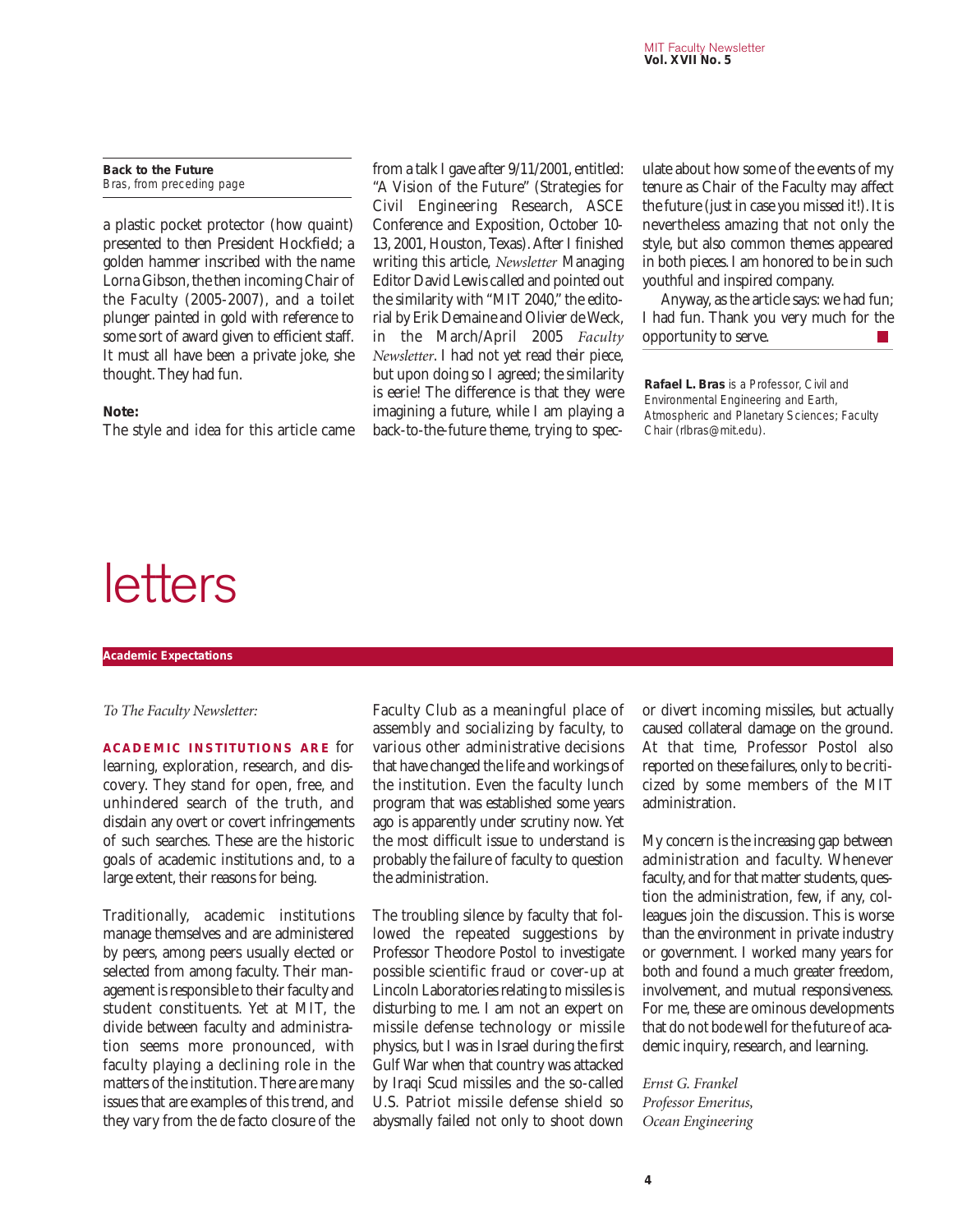**Lorna Gibson New Faculty Chair** continued from page 1

the paper mill in nearby Thorold, to the Ford plant outside of Toronto, and to Kodak and Corning Glass in New York State. When one of her former students recently described the field trips he took during IAP as part of the Leaders for Manufacturing Program's national plant tour (paper mill, auto plant, Kodak, Dell computer, Boeing…) she realized that her mother was way ahead of her time!

demic career would be more interesting than consulting and got a faculty position at the Department of Civil Engineering at the University of British Columbia in Vancouver in 1982.

The move to Vancouver was also a welcome relief from winter in Calgary, where there were days when it was colder in Calgary than in the Beaufort Sea in the Arctic. At UBC she began to appreciate the real pleasures of an academic career: the independence in defining research projects and working on them with grad-

Funding difficulties between the university and the provincial government led her to look at other academic positions, and when she was offered a position at MIT in the Department of Civil Engineering in 1984 she accepted (with some trepidation over what was expected of junior faculty).

#### **Career Choices**

Lorna was unsure of what career she was interested in when she entered the University of Toronto and started by taking mainly science subjects. During her first year, she realized that engineering was much more practical than science, and being a practical person, and wondering just how all those bridges, towers, canals, reservoirs, and penstocks in Niagara Falls worked, she transferred into Civil Engineering. By the final year of her undergraduate studies, she had become interested in the mechanical behavior of materials and decided to pursue a PhD in this field at Cambridge University. On returning to Canada in 1981, she worked for about a year for a consulting engineering company in Calgary, Alberta that specialized in engineering in the Arctic. Projects at the company tended to be very short term and she found that she was just getting into a project and finding out what the issues were, when it was time to move on to the next project. She then realized that perhaps an acauate students, as well as teaching and getting to know undergraduates. Funding difficulties between the university and the provincial government led her to look at other academic positions, and when she was offered a position at MIT in the Department of Civil Engineering in 1984 she accepted (with some trepidation over what was expected of junior faculty).

#### **Research**

Professor Gibson's research focuses on the mechanical behavior of materials with a porous, cellular structure: engineering honeycombs and foams as well as natural materials such as cork and wood. Her work in this area initially focused on developing models for predicting the mechanical properties of cellular solids as well as methods for using them in engineering applications. Over the last 10 years, she has become interested in applying models for cellular solids to biomedical applications: in understanding the mechanical consequences of the loss of trabecular bone (a porous, spongy type of bone that exists at the ends of the long bones and in the vertebrae) during osteoporosis; in estimating stress concentrations in the lung around local regions of stiffer tissue (such as scar tissue or collapsed alveoli); in measuring and modeling the mechanical interactions between biological cells such as fibroblasts and porous scaffolds used in tissue engineering.

Lorna also has an interest in biomimicking, in applying the microstructural features and mechanisms that lead to efficient materials and structures in nature to engineering design. In 1996 Lorna transferred to the Department of Materials Science and Engineering, as her research increasingly moved into the area of biomaterials and biomechanics.

#### **MIT and Beyond**

Lorna currently teaches graduate subjects on mechanical properties of materials as well as a service learning freshman seminar in which the students develop educational displays on natural materials and structures for the Boston Nature Center and the Museum of Science. She has served on numerous committees at the departmental, school, and Institute levels. She served as Undergraduate Officer in CEE, chaired the Committee on Women Faculty in the School of Engineering and has been on the Faculty Policy Committee for several years.

Lorna lives in Jamaica Plain with her partner, Jeannie Hess, and their chocolate Labrador, Toblerone (Tobes for short). She commutes to MIT by bicycle along the Emerald Necklace in the spring, summer, and fall, keeping an eye out for wildlife along the way: she has seen deer and coyote in the Arnold Arboretum, albino squirrels near Jamaica Pond, and blue herons nesting in the Forest Hills Cemetery. Lorna also enjoys birding (she was delighted at the recent announcement of sightings of the ivory-billed woodpecker, long thought to be long gone), gardening (especially in the spring, when it is at its most rewarding), and baking (especially for her friends).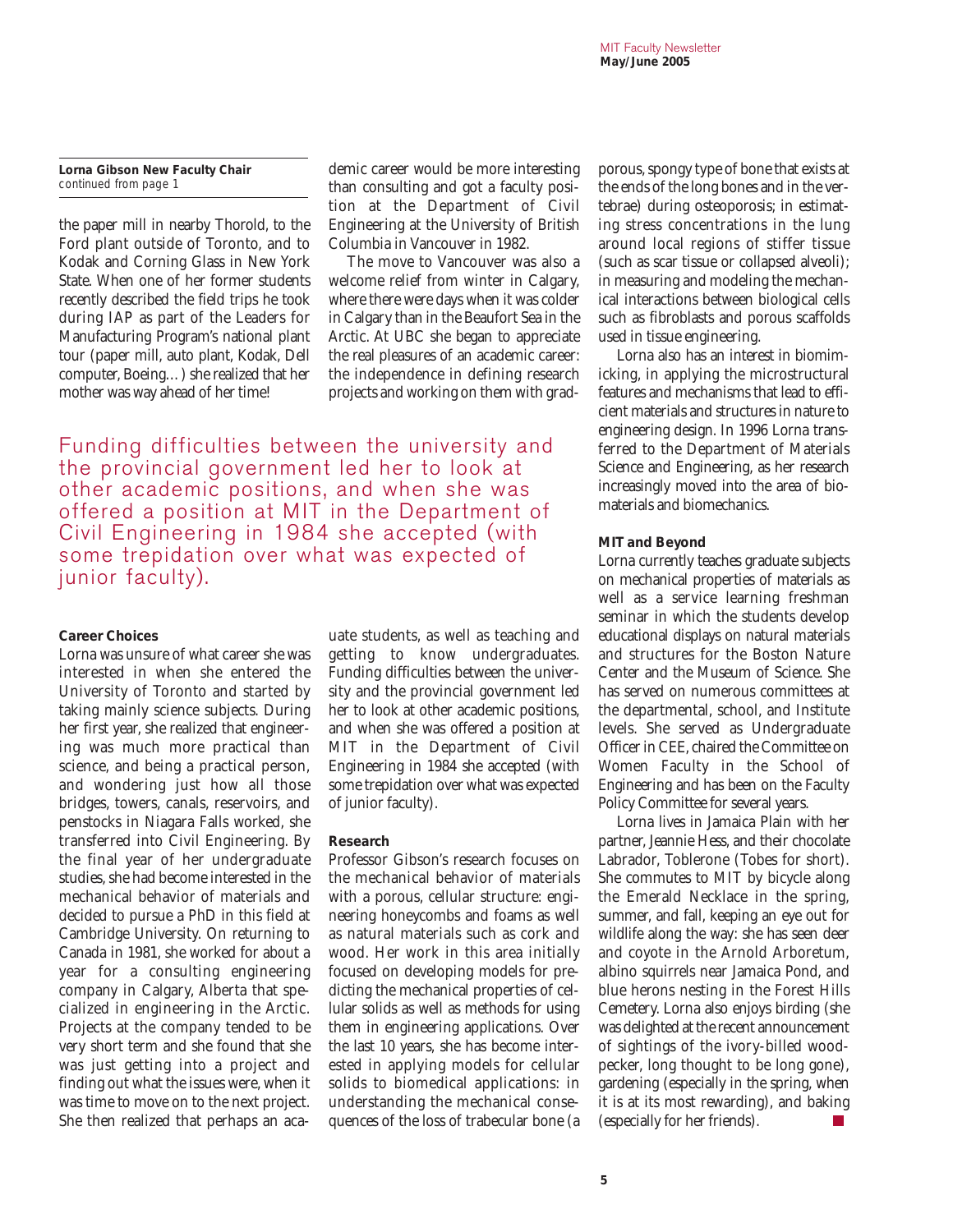# **Provost Responds**

MIT has until now responded publicly to news reports about the review only by confirming that it is underway, warning that the existence of a review does not mean that it has been determined that scientific misconduct occurred, emphasizing that decisions can only be made once the facts are determined, and explaining why confidentiality is necessary for the process. [MIT and applicable federal policies emphasize the importance of maintaining confidentiality during the course of the review of these kinds of allegations. Maintaining confidentiality helps avoid interference with the review process and protects the reputations of those who raise allegations and those against whom allegations are made while the facts are being determined.]

Because Professor Postol has already spoken publicly about these matters on several occasions, here I am providing this information in order to correct statements that have been made about these issues.

#### **Professor Postol's Allegations**

Professor Postol's allegations arise in the context of a technical review of software designed by TRW associated with an early (June 1997) test of sensors manufactured by Boeing that were being considered for use in a planned national missile defense system. A former TRW engineer had brought a False Claims Act lawsuit against TRW alleging that TRW had produced a fraudulent analysis of the performance of its software. The federal government was considering joining the claims against TRW.

As part of that consideration, in 1998 the National Missile Defense Joint Program Office asked an existing advisory group known as the Phase One Engineering Team – or POET – to review the lawsuit's claims against TRW. Two members of the POET group were from Lincoln Laboratory. The analysis resulted in a classified report, POET STUDY 1998-5, issued on January 25, 1999. Because the POET report was and remains classified, it is not available for MIT's use in conducting an investigation of Professor Postol's allegations.

#### **Brown, from page 1 CONSTRESS CONSTRESS CONSTRESS PROPERTY CONSTRESS PROPERTY BECOMIC BECOMIC BY ON December 1, 2004, President Charles Vest issued the following statement to** *The Tech***:**

**Statement Regarding Alleged Scientific Misconduct**

**Integrity in research and scholarship is a bedrock principle of MIT, and we give serious attention to allegations of violation of that principle. Furthermore, federal policy requires that we conduct inquiries or investigations as appropriate when the integrity of research in federally sponsored programs is questioned.**

**In this case, MIT has worked for nearly three years to meet this responsibility, but has been unsuccessful in obtaining access to classified materials essential to complete this process.**

**In early 2002, MIT commissioned an inquiry into the allegations, which, as has been earlier reported, found that an investigation was warranted. Such a finding is not a determination that research misconduct occurred. Rather, an investigation was recommended to review issues that had been identified but could not be resolved during the preliminary inquiry.**

**As required by federal policy, the finding of the preliminary inquiry was reported to the Missile Defense Agency, which then decided that all of the information relating to the allegations, including the report of the inquiry itself, had to be classified in order to protect national security. MIT has identified a panel of distinguished outside investigators, all of whom have appropriate security clearances, to conduct the investigation. However, we have not yet been successful in obtaining approval from the Missile Defense Agency to give them access to this classified information. Without that access, the investigation cannot be conducted. We continue to seek the approval needed so that the investigation can proceed.**

Professor Postol alleges that Lincoln Laboratory staff interfered with the federal investigation of the claims against TRW, and that the POET report was fraudulent. Those are the issues that have been, and are being, reviewed under MIT's established procedures for handling allegations of scientific misconduct, which are set out in MIT's Policies and Procedures (Section 10.1). [MIT and federal policies call for a two-step process for reviewing allegations of scientific misconduct: first, an inquiry, to determine whether an investigation is warranted and, if so, to frame the questions for the investigation; second, the investigation itself, to determine the facts. After the facts are determined, decisions are made regarding the appropriate actions to take, if any, based on those facts.

The questions identified by an inquiry may or may not be the same as the ones that were initially presented by the person who first brought the allegations to MIT's attention. It is also important to understand that when an inquiry finds that an investigation is warranted, that finding does not mean that scientific misconduct has occurred, but only that a further examination of the facts is needed.]

I have been overseeing the review of Professor Postol's allegations because, at

the time they were brought, MIT's vice president for research (who ordinarily supervises such reviews) was a Canadian citizen and therefore was ineligible for the security clearance necessary to oversee the allegations that involved the classified POET Report.

None of the reports or letters from federal agents or agencies of which we are aware conclude that staff of the Lincoln Laboratory withheld information or failed to cooperate in any way with federal agents, or that any findings in the POET report were fraudulent. Professor Postol's articles refer to reports of the General Accounting Office (now known as the Government Accountability Office). Those reports, which contain the GAO's actual findings about the POET report, can be found at *www.gao.gov/docsearch/date.php* (enter February 28, 2002, and scroll to National Defense, Reports GAO-02-124 and GAO-02-125).

#### **Steps MIT has taken to Review the Allegations**

I will explain in this article the steps that MIT has taken to review Professor Postol's allegations, which include the completion of a preliminary inquiry to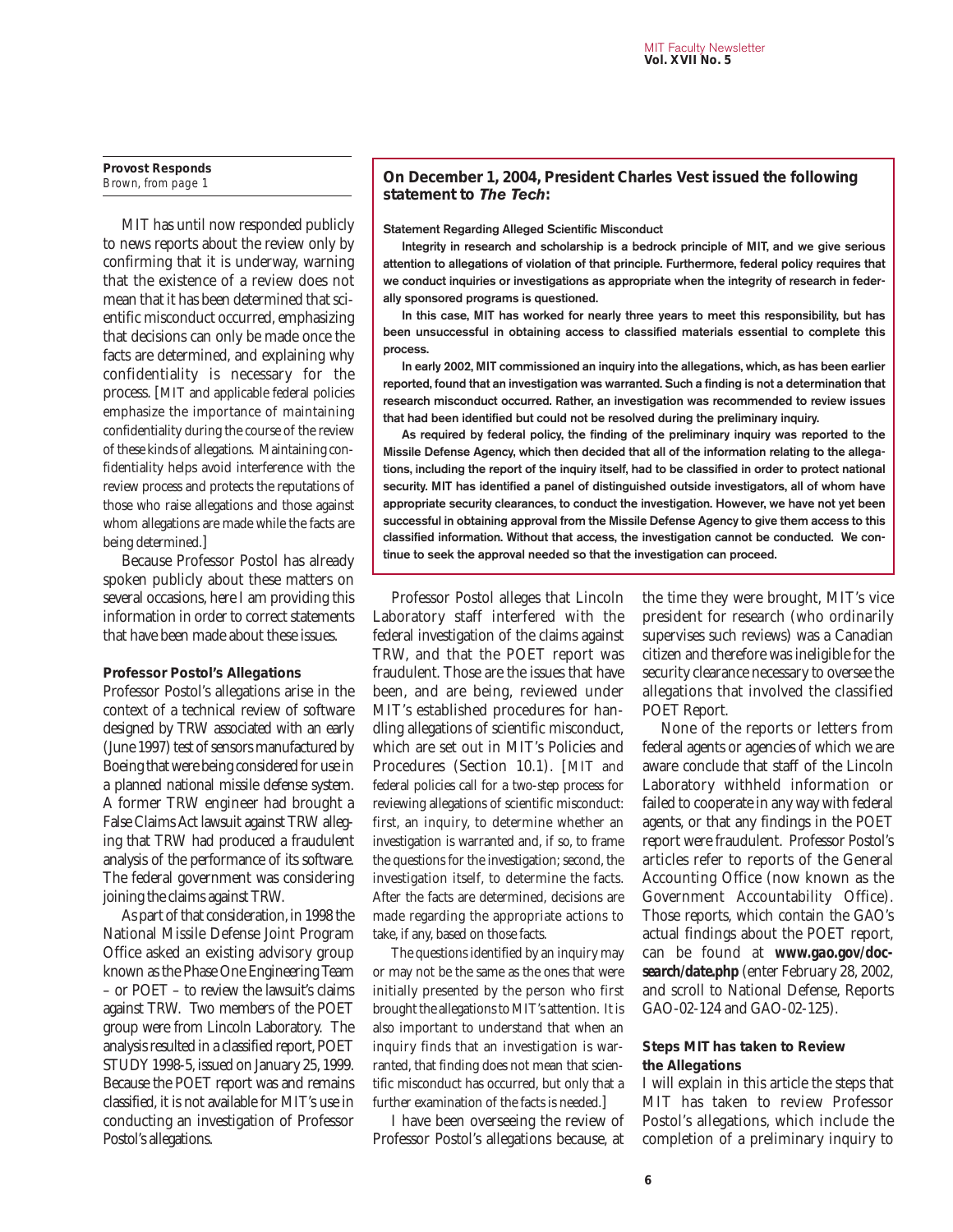determine whether an investigation is warranted. Professor Postol's two articles in the *Faculty Newsletter* incorrectly report that MIT has called a halt to the investigation of the allegations he has made. This is not true; we continue in our efforts to obtain the materials necessary for the investigation.

The planned investigation has not yet occurred because the Department of Defense Missile Defense Agency (MDA) has classified the materials required in order to examine the allegations (including the POET report and our own inquiry report) and has denied our investigation committee access to those materials. Professor Postol has asserted that he believes MIT could proceed with the investigation without access to classified material. However, without those materials, an investigation can neither identify the questions posed in the inquiry report nor answer them.

An inquiry into Professor Postol's allegations was launched in March 2002. Professor Edward Crawley of the Department of Aeronautics and Astronautics spent nine months conducting that inquiry. At one point during summer 2002, a first draft of the inquiry report was sent to the Lincoln Laboratory researchers and Professor Postol for verification of technical matters. In violation of the policy of confidentiality that applies to the review of allegations of scientific misconduct, Professor Postol made information in that report available to others outside the inquiry.

The final inquiry report concluded that Professor Postol's allegations could not be resolved within the scope of an inquiry, and that an investigation was therefore warranted into certain specific questions framed in the inquiry report. Such a conclusion does not mean that there was any determination that scientific misconduct had occurred, but only that a further investigation into the facts was needed to determine whether or not there was misconduct.

As required by the federal Policy on Research Misconduct, in February 2003 I advised the sponsoring agency, the MDA, of the finding that an investigation was warranted. I informed the MDA that I intended to appoint a committee composed of expert individuals holding the requisite security clearances to conduct an investigation into the issues identified in the inquiry report. Three highly qualified and experienced individuals agreed at that time to serve on the investigation committee.

The MDA advised us in April 2003 that the inquiry report itself contained classified information, and that the report, and all drafts and comments on it, must be classified and moved to a secure location. Access to these classified documents requires both the appropriate level of security clearance and a "need to know," and the MDA denied the latter status to the outside investigators.

In my February 2003 letter to the MDA I had noted that we would be seeking permission from the MDA for the investigation committee to have access to classified information regarding the POET report in order to conduct their work. In early May 2003, the MDA advised us that it would not permit the investigation committee to have access to classified information, including not only the POET report itself, but also the MIT inquiry report, on the grounds of national security.

I wrote back to the MDA's general counsel to explain that without access to the classified information (including the inquiry report itself, which contains the questions that the investigation should address), no meaningful investigation of the issues described in the inquiry report could take place, and asked the MDA to reconsider its position. President Vest wrote the MDA with the same request in June of 2003, and the following month a meeting occurred between officials at MIT and the MDA at which we requested reconsideration of the decision to deny the committee access to the necessary information.

At the end of October 2003, the MDA advised us in a formal letter that they found no compelling basis to permit highly sensitive classified information to be provided for MIT's investigation, again citing risks to national security.

In our correspondence and discussions with the MDA over the next five

months, we explained that scientific integrity is the bedrock principle for all research done at MIT and that it is imperative that we be able to assure the accurate and unbiased nature of such research by carefully and thoroughly investigating any allegation of scientific misconduct. In those discussions we assured the MDA that the relevant classified information would not be compromised by the proposed investigation.

Professor Postol has asserted that an investigation can be done without access to the classified materials. Professor Postol was offered the opportunity to read the final version of the inquiry report, but was told by my office that he would not be given a copy because of his repeated violations of the confidentiality policy. He declined to read the report unless he was allowed to keep a copy of it. Because he has not read the inquiry report, he does not know what issues that report framed for investigation.

I believe that the inquiry report and the POET report, as well as other classified and unclassified materials, are needed to conduct the investigation and therefore resolve fully the issues raised in the inquiry report. MIT continues to work to resolve this matter through the establishment of an investigation committee with access to the documents needed for their work.

Despite our arguments and assurances, the MDA has continued to refuse access to these materials. We are continuing our efforts to obtain permission to allow the investigation committee to have access to the classified materials, in the hope that when all of these considerations are weighed by senior officials of our government, we will be able to find a way for MIT to conduct the investigation, while assuring protection of classified information.

Scientific integrity is the essential standard for all research done at MIT. Any allegation that there has been a deviation from that basic tenet must be taken seriously, and that is what MIT has done and will continue to do in this case.

**Robert A. Brown** is a Professor of Chemical Engineering and Provost *(rab@mit.edu).*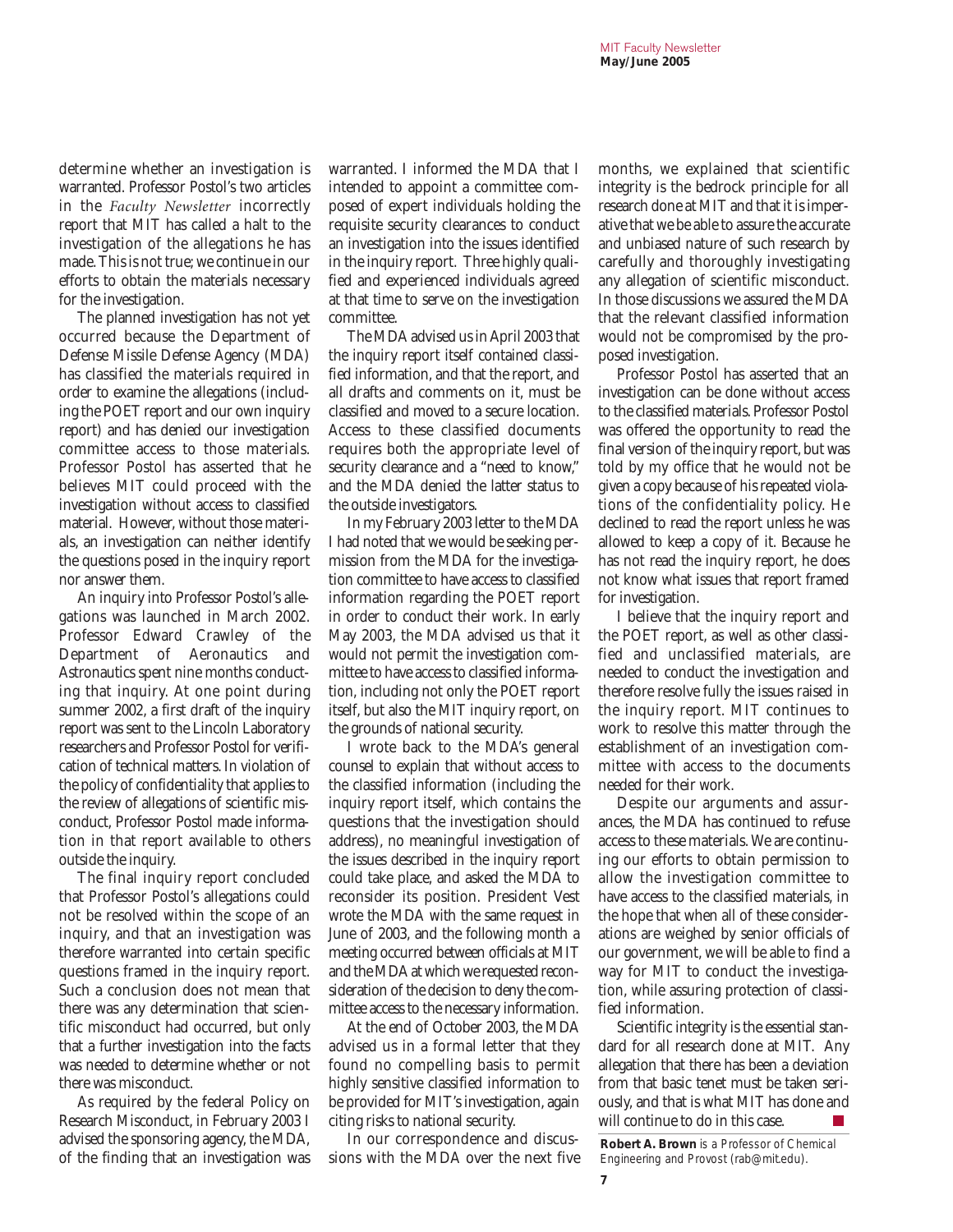# Teach Talk **Strengthening TA Training**

**Lori Breslow Cindy Dernay Tervalon**

**APPROXIMATELY 900 TEACHING** assistants – some of them undergraduates, but most of them graduate students – teach every year in the 23 departments at MIT. Many of these TAs have limited or no prior teaching experience, and many receive no formal training before entering the classroom.

Like many aspects of MIT life, support and training for TAs varies by discipline and department. Some departments, such as Chemistry and Biology, have orientations and on-going support for their TAs. For departments that don't offer such programs, the Graduate Student Office (GSO) and the Teaching and Learning Laboratory (TLL) organize a one-day orientation to the classroom at the beginning of the academic year. TLL also offers one-on-one support to interested TAs, but resources for that service have been limited. Ironically, TA training has become especially important in the last several years, since initiatives to improve undergraduate education at MIT have led to many changes in technology and pedagogy. But because TAs themselves have often been taught in more traditional classroom settings, they may be even less comfortable using these new formats and tools.

#### **How Well are TAs Trained?**

Several efforts have been undertaken to assess the difficulties faced by TAs, and how those difficulties impact undergraduate education. In 2002, the undergraduate Student Committee on Educational Policy (SCEP) conducted a survey of undergraduates to assess their level of satisfaction with their TAs. The survey revealed: 1) students were unhappy with the inconsistency in teaching abilities of the TAs; 2) students were frustrated by discrepancies in what they are told by the instructor and what they are told by the TA; and 3) students were concerned of support they receive, how they perceive their teaching ability, or whether they believe the level of training made available to them is adequate. Therefore, the committee asked TLL to survey TAs to get a clearer picture of their needs.



about the inability of some TAs to communicate clearly.

Also in 2002, a committee of faculty, instructional staff, and students was called together by Dean for Undergraduate Education Robert Redwine to discuss how to better prepare TAs for the classroom. Committee members recognized that TAs are already under pressure to balance the demands placed on them to complete coursework, carry out their research, and teach. They realized, too, that support must be sensitive to the TAs' time schedules, create minimal extra work, and be flexible with respect to various disciplines. It was agreed that little information was known, other than through personal conversations and observations, about how TAs themselves feel about the level

#### **Survey Identifies TA Training Needs**

The TA survey was conducted in the spring of 2003. Three hundred and seventy-five TAs responded, over onethird of the TA population. The survey asked TAs about their previous teaching experiences, and what types of training and support services had been made available to them. It asked them to rank how effective or helpful the training and/or information had been. Lastly, the TAs were asked what types of training and support services they wanted.

Perhaps the most important finding was that graduate students view the TA experience as an integral part of their education. And perhaps the second most important finding was that "discussions with instructors" is the resource TAs look to first for information about teaching. As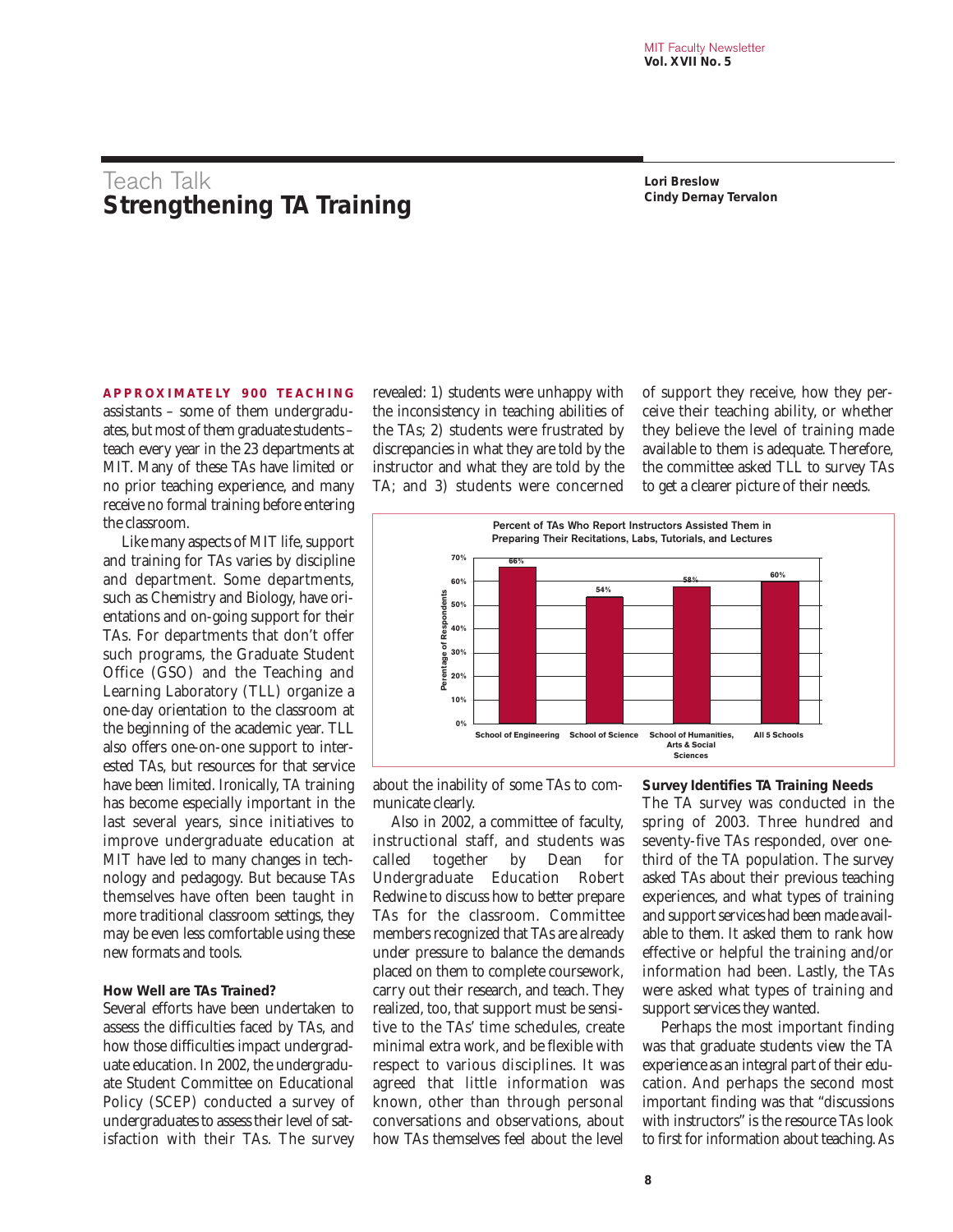

one TA commented in the survey, "…The TA experience hinges on the professor. Not only on how the TA interacts with the professor [but] also on how much support the professor gives the TA...."

Sixty percent of the survey respondents reported the instructor in charge of the course assisted them in preparing for their recitations or labs, and of the TAs who meet regularly with the instructor teaching the subject, almost 65% saw him/her either weekly or semi-weekly. That's the good news. The bad news is that of the information TAs reported needing most from the instructor – lecture notes, syllabus overview, and practice exams – a relatively small percentage actually get that material. Only 38% of the respondents said they received an overview of the syllabus, 31% were given lecture notes, 22% were supplied with instructions for grading, and 21% got practice exams.

Another big obstacle respondents noted was a lack of clear communication between them and the faculty member. They are also frustrated about unrealistic expectations about the amount of work they are supposed to do, and that they received limited or no feedback on their performance throughout the semester. For example, one TAwrote,"…difficulties arose due to lack of communication between instructors, lab instructors, lab directors, and TAs. Each had different expectations of the students and the TAs."

Although respondents felt interactions and clear communication with the instructor were the key component to TA success,

they did identify several ways in which training on how to teach would be helpful. When asked what kind of information they would find most useful, the following four topics were rated "very helpful" or "helpful" most frequently: motivating students (73%); facilitating class discussions (74%); planning recitations, labs, and tutorials (73%); and giving presentations (60%).

Guidance on these topics could be provided by department- or Institute-based workshops, but two-thirds of respondents reported their department currently did not offer teaching workshops. Those who had attended a workshop were evenly divided among those who thought it "very helpful" or "helpful" (33%); "somewhat helpful"

(33%); and "only slightly helpful" or "not helpful at all" (33%). Thus, even when we do provide workshops for the TAs, it is clear we could do a better job with them.

The TAs said having an opportunity to meet with other TAs was also extremely important. Approximately 85% of those surveyed reported they either did not have the opportunity to meet with other TAs in their department, or they did not know if such opportunities existed. The respondents want to be able to learn and get advice from one another, and they said they often feel more comfortable with each other than a faculty member or a teaching consultant.

Finally, 34% of the respondents said their most preferred way of getting information about teaching would be from online resources. Because of the time pressures on them, accessibility to information that is fast and convenient is critical. Online resources are clearly a way to provide information to TAs that can be accessed on an as-need basis, and at a time that is most convenient for them individually.

#### **Plans to Improve TA Training**

Those of us working on TA training recognize both the time restrictions faculty face and the mounting pressures on grad-

continued on next page

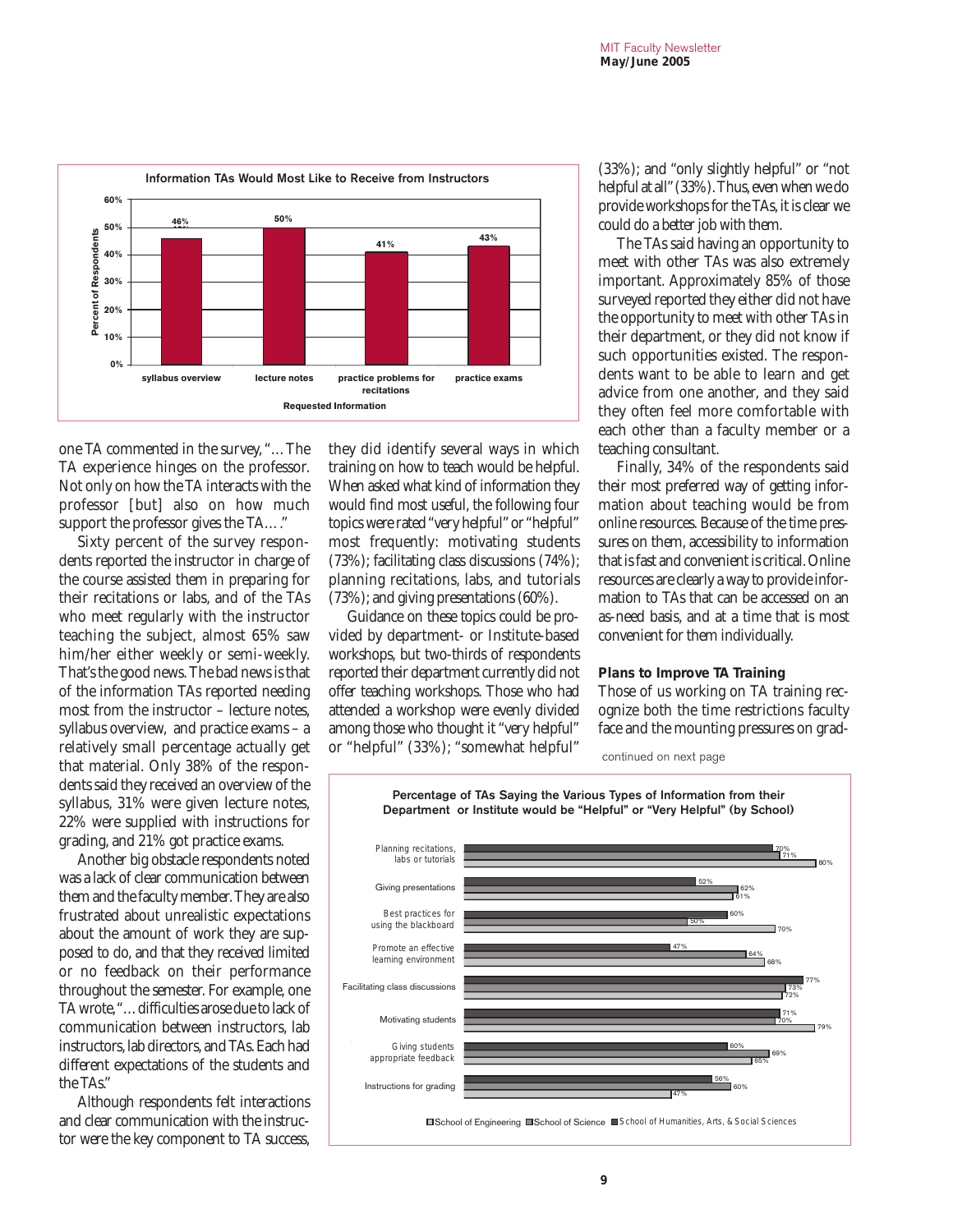**Strengthening TA Training** Breslow and Tervalon, from preceding page

uate students to successfully complete research. Therefore, in planning ways to strengthen TA training, we have carefully considered the time limits of the constituents as well as the need to tailor programs and services to the unique characteristics of departments and disciplines. Four new initiatives are in various stages of implementation.

*Create/Maintain Department-Based Orientations.* There are several advantages to introducing new TAs to their teaching roles in department-based orientations. The chance to meet other TAs and receive information specific to the department is an invaluable first step to creating community and support for graduate students, many of whom will be teaching for the first time. The department-based orientation should couple the opportunity to learn about and practice teaching skills with specifics about instruction in the particular discipline. After this initial introduction, TA peer groups could be established. As the TA survey revealed, creating opportunities for TAs to meet in a social environment to discuss teaching obstacles and strategies for overcoming them is critical.

*Modify Institution-Wide Orientation.* For departments that don't have the resources to organize a TA orientation, the Institutewide orientation offered at the start of the academic year will continue. However, based on the feedback from the survey, we hope to modify the program to be more responsive to what the TAs have told us they need guidance on as, for example, motivating students.

*Establish a TA Network.* Many of the teaching and learning centers at our peer institutions have created networks so that one or more TAs in each department serve as a direct line of communication between TAs in that department and staff in the teaching and learning center. Our colleagues report that these networks are extremely effective in getting resources to TAs when they need them. The addition of a new position in TLL, the Associate Director for Teaching Initiatives, will help us to develop a similar network, as well as increase support for department orientations, enhance the Institute-wide orientation, and strengthen our capacity to work with individual TAs.

*Develop Online Materials.* TLL is partnering with Columbia University to develop a Web-based tool to help TAs teach better.

The Teaching Assistant Strategy Kit, or TASK, is designed to supply TAs advice on teaching on a just-in-time basis. "Quick Tips" will answer specific questions and give users practical, concrete suggestions for how to teach to enhance learning, interact more effectively with students, and communicate more successfully with course instructors. Videos will demonstrate best practices and strategies to deal with common classroom challenges. "Dig Deeper" sections will afford users the opportunity to read about the research in learning that underpins the recommended tactics and practices, as well as point to more print and electronic resources. Thanks to the support from the Alumni-Sponsored Funds for Teaching and Education Enhancement and alumnus Stephen P. Kaufman (EECS '63), a prototype of the site will be available this summer.

We welcome additional thoughts on and recommendations for strengthening the teaching abilities of the Institute TAs.

**Lori Breslow** is a Senior Lecturer, Sloan School of Management and Director of the Teaching and Learning Laboratory *(lrb@mit.edu).* **Cindy Dernay Tervalon** is Assistant Director of the Teaching and Learning Laboratory *(cdernay@mit.edu).* 

# **Faculty Mentor Program: A Growing Success**

**DAPER'S VARSITY SPORT** Faculty Mentor Program, initiated in January 2005, has already seen remarkable growth since its inception. The goal of the program is to promote faculty and student-athlete interaction, by linking each MIT varsity athletics team with a faculty member. The faculty member acts as an advisor and mentor to the athletes on the team, and is available to discuss academic challenges and undergraduate life in general. Seventeen matches have been made thus far, with 15 faculty members participating.

A Faculty Mentor Dinner was held in March, convening current faculty mentors, coaches, and student-athletes. Among the topics discussed were goals of the program and opportunities for interaction between faculty members and athletes. Faculty members shared their experiences with the program thus far, many of them noting that they feel they have benefited personally from the relationship. The program has allowed faculty to get to know students on a more informal basis. One mentor states, "I am happy to talk with them

about anything and everything . . . and host them for hot chocolate at home after practice." This mentor also arranged for a Special Topics Subject based on the team's interests in artificial glaciers.

If you are interested in becoming a faculty mentor, there is still an opportunity to get involved. Several teams are still in need of mentors. If you have any questions about this program, please contact Kari Hebert, Sports Administration Intern, at 4-0391 or *khebert@mit.edu.*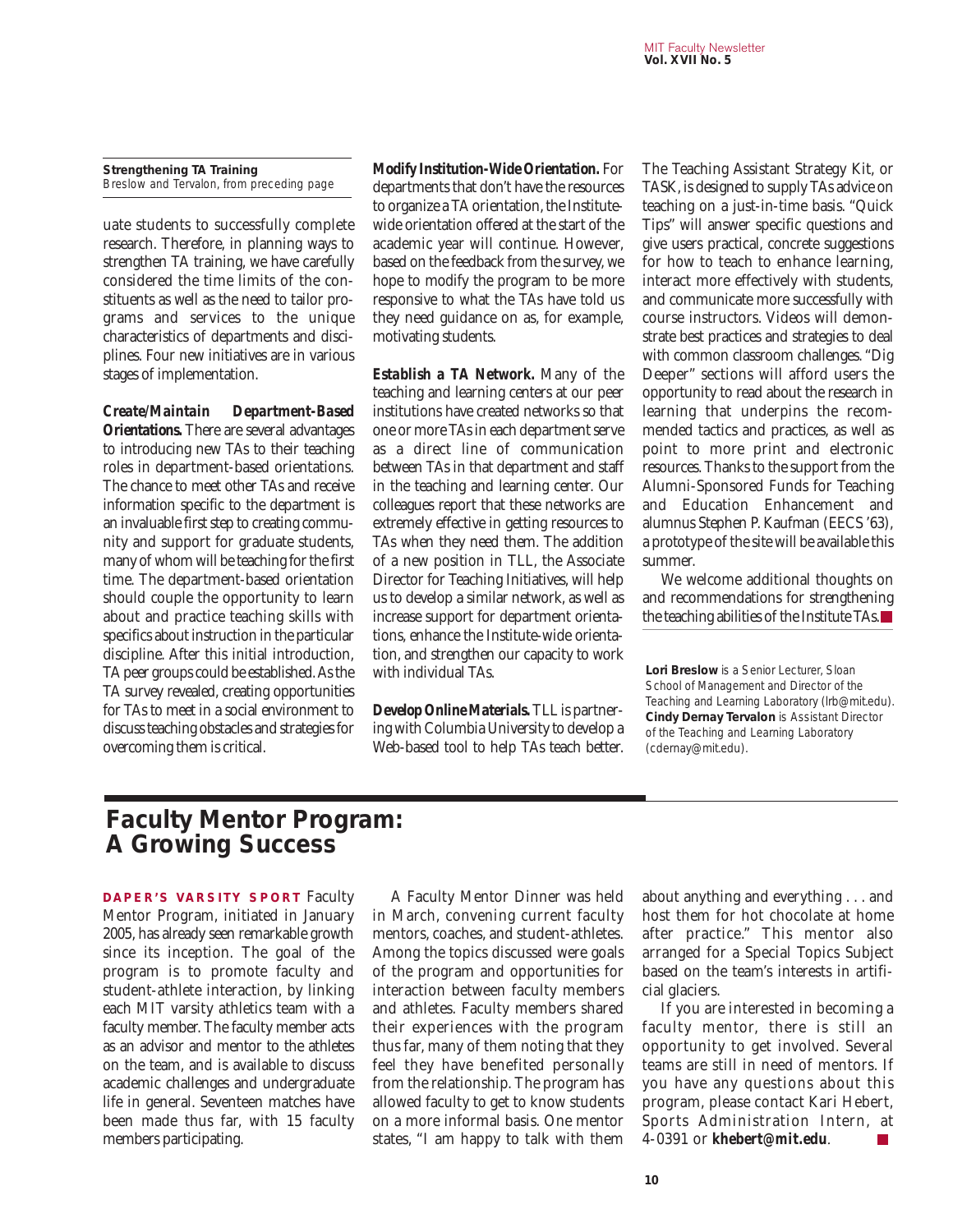# **Advising and Mentoring of Undergraduates**

**J. Mark Schuster Hazel Sive**

**TO GET THE MOST** from their experiences at MIT, students rely on faculty, staff, and peers for guidance on issues ranging from academics to personal development. In recognition of the importance of providing good guidance, the Institute faculty requested (at its meeting of May 15, 2002) that the Committee on the Undergraduate Program (CUP) and the Committee on Student Life (CSL) undertake a joint effort to consider upperclass undergraduate advising and mentoring at MIT and to make recommendations to the faculty. The results of this joint effort are outlined in a report, which can be found online at: *web.mit.edu/committees/cup/advising\_ and\_mentoring.html*.

#### **Principles and Recommendations**

We quickly realized that, tempting though it is, we cannot simply exhort the faculty to commit more time to advising and mentoring. We are all busy people with multiple and conflicting commitments. Accordingly, our report is built around two principles:

- Advising and mentoring constitute a continuum of interactions among everyone on campus: faculty, university administration, staff, athletic coaches, activity advisors, and students themselves
- Effective advising and mentoring involves creating a mentoring network for each student.

Informed by these principles, the two committees have focused on making concrete recommendations that would improve the quality of faculty-student interaction, rather than simply adding more meetings. It should be emphasized

that presently there are some excellent upperclass advising practices at MIT, but advising quality across the Institute is variable and, overall, could be significantly strengthened.

The CUP/CSL report lays out broad principles for advising and mentoring, and discusses the roles of faculty in these activities. Recommendations made focus on strengthening the framework that underlies effective advising, including improving departmental support, expanding the program of associate advising, improving advisor training, restructuring registration activities, and smoothing the transition between freshman and departmental advising. (For a sample of the recommendations that have been made, see the accompanying box.)

Among the activities that help us to provide a truly exceptional academic experience for our students are those that incorporate out-of-classroom interaction with others in the university community – particularly faculty. The promotion of a network that includes staff and students notwithstanding, the faculty plays a critical role in advising and mentoring. These activities are fundamental to MIT's educational mission, and we must recognize and reward these activities accordingly. With this report, CUP and CSL hope to highlight conspicuously effective current initiatives and to stimulate changes that will allow best practices to proliferate across the undergraduate programs.

#### **Next Steps**

The final version of this report has received the endorsement of the current memberships of both the CUP and CSL. With the Committees' endorsement, the report has been presented to Academic Council, to the Task Force on the Undergraduate Educational Commons,

#### **Recommendations on Advising and Mentoring: A Sample from the CSL/CUP Report**

- **The major advisor should be assigned at the end of the freshman year.**
- **The transition from freshman advisor to the major advisor should be improved.**
- **Effective Undergraduate Offices should be developed and supported in all departments.**
- **Associate advisor programs should be implemented as part of upperclass advising.**
- **All members of the mentoring network should be trained.**
- **The number of advisees should be reasonable.**
- **The number of meetings between advisees and mentors should be increased, perhaps with a required midsemester meeting, perhaps during some other specified "advising period."**
- **• Departments should make additional efforts – beyond assigning an academic advisor – to include upperclass majors in the intellectual and social life of the department.**
- **Our core values with respect to advising and mentoring should be clearly formulated and articulated.**
- **Students must understand that they have a right to diligent and effective advising and mentoring.**
- **The importance of advising and mentoring must be recognized by the Institute.**

to the Undergraduate Academic Officers, and to the Faculty Policy Committee, which has given its endorsement. The full report was presented to the faculty at the May 18, 2005 meeting. We invite your response to the recommendations of the report and would be particularly interested in hearing about your own advising experiences – good or bad.  $\mathbb{R}^n$ 

**J. Mark Schuster** is a Professor of Urban Studies and Planning; Chair of the Committee on the Undergraduate Program *(jonmark@mit.edu).* **Hazel Sive** is a Professor of Biology; Chair of the Committee on Student Life *(sive@wi.mit.edu).*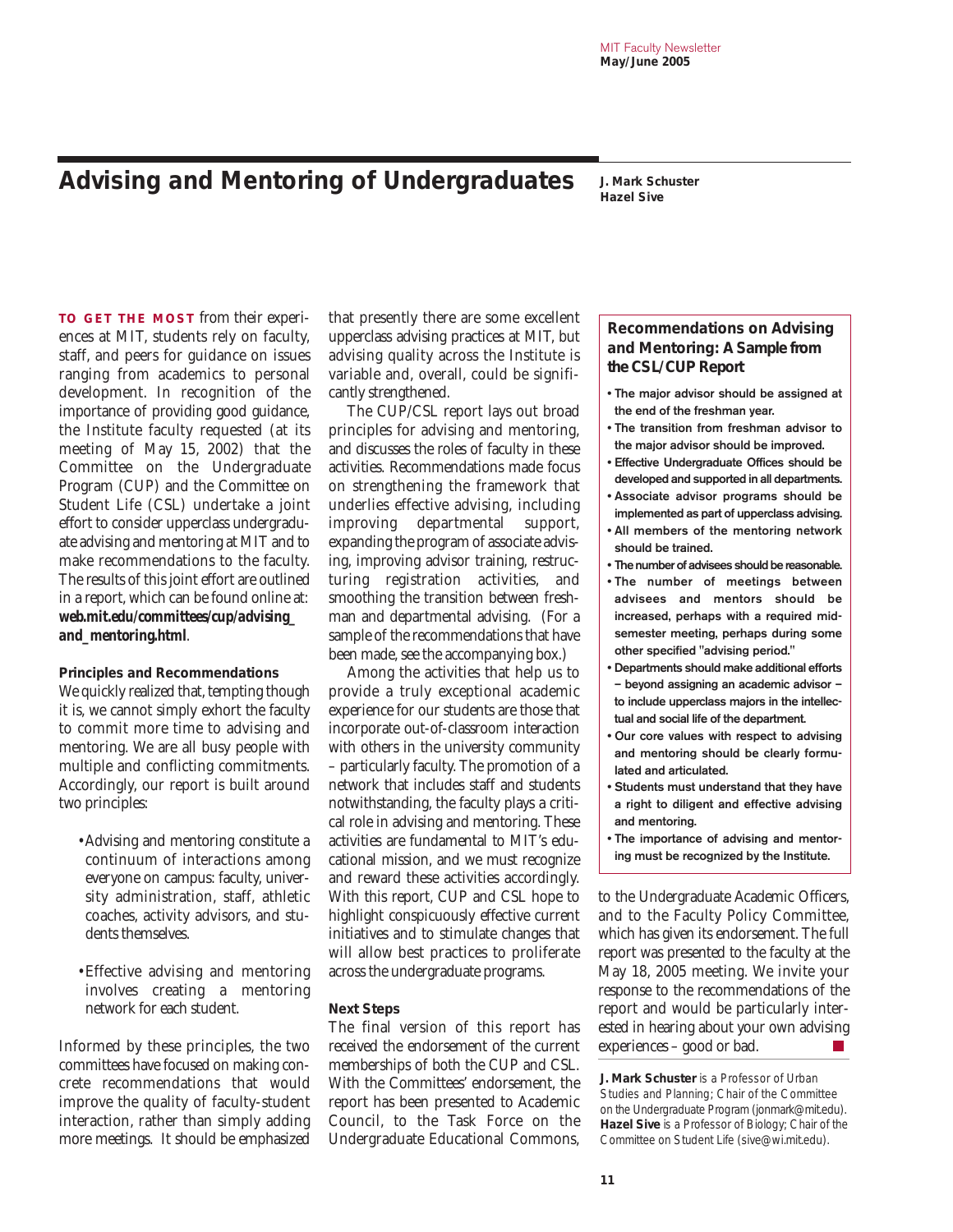# **Mission to Banda Aceh:** Edward B. Seldin **Excerpts from a Journal**

#### **AMONGST THE NUMEROUS GROUPS**

that came to the aid of the people of Banda Aceh after the tsunami of December 26, 2004, was a team consisting of U.S. Navy (USN) medical personnel plus several deployments of Project Hope civilian volunteers. This group, assembled from all over the United States, lived and worked on the enormous hospital ship, USNS "Mercy." The Mercy is one of two sister ships that, in a previous life, were supertankers. Each ship is over 900 feet long, contains a fully equipped, state-ofthe-art, tertiary care hospital with 1000 beds, 11 operating rooms, and a helicopter landing deck.

Of the Project Hope volunteers, the largest and most organized block was from the Massachusetts General Hospital (MGH). I had the good fortune to participate in this mission, sent by the MGH. Because the MIT Medical Department kindly consented to let me have a threeweek leave of absence to make the trip, I therefore like to think that I represented MIT as well.

When asked to participate, I indicated that, if a younger oral and maxillofacial surgeon – one more actively involved in the treatment of traumatic injuries – could not be found, I would agree to make the trip. Shortly thereafter, still sore from all the required vaccinations, off I went to the Indian Ocean – which our Navy people call the "IO."

This was the first time, at least since WWII, that a team of civilian health-care providers was paired with a military medical team to engage in a relief mission. As such, it was an experiment. Judging from the efflorescence of e-mail traffic

among participants that immediately followed the mission, it would appear that Project Hope volunteers believe that the pairing was a success. The Government and Navy seem no less interested in this novel paradigm. On its own, without the civilian contingent, the Navy would have had to pillage its on-shore assets and

on all of us that, in delivering care to individual patients, we were also participating in a public relations and geopolitical exercise on a grand scale on behalf the United States. (There was no explicit briefing regarding this aspect of the mission, nor were some of the potential dangers of participation spelled out in advance.)



**USNS "Mercy" Steaming off the Coast of Banda Aceh**

disrupt the delivery of care to the enormous population they serve in San Diego in order to have fully staffed the Mercy for this mission. If the USN could, in the future, count on a ready supply of volunteers that can deploy rapidly, it would certainly extend the range of their activities of this sort.

Without doubt, the focus of Project Hope volunteers was primarily, if not exclusively, on patient care as a motivation for participation. It would be hard to generalize regarding the level of political awareness on the part of the civilian participants, but I think it eventually dawned

The trip from Boston to Singapore, if you go via San Francisco and Tokyo, takes about 24 hours. The final leg of the journey to Banda Aceh, at the northern extremity of Sumatra, involved an additional three-hour flight in one of those ubiquitous four-prop military transport planes, the C-130. I arrived in Banda Aceh on the 28th of February, my 62nd birthday.

Transport between the Mercy and land was by military helicopter, the doors of which are frequently left open in transit. This affords a great view of the terrain being traversed, especially when the 'copter banks steeply – clearly one of the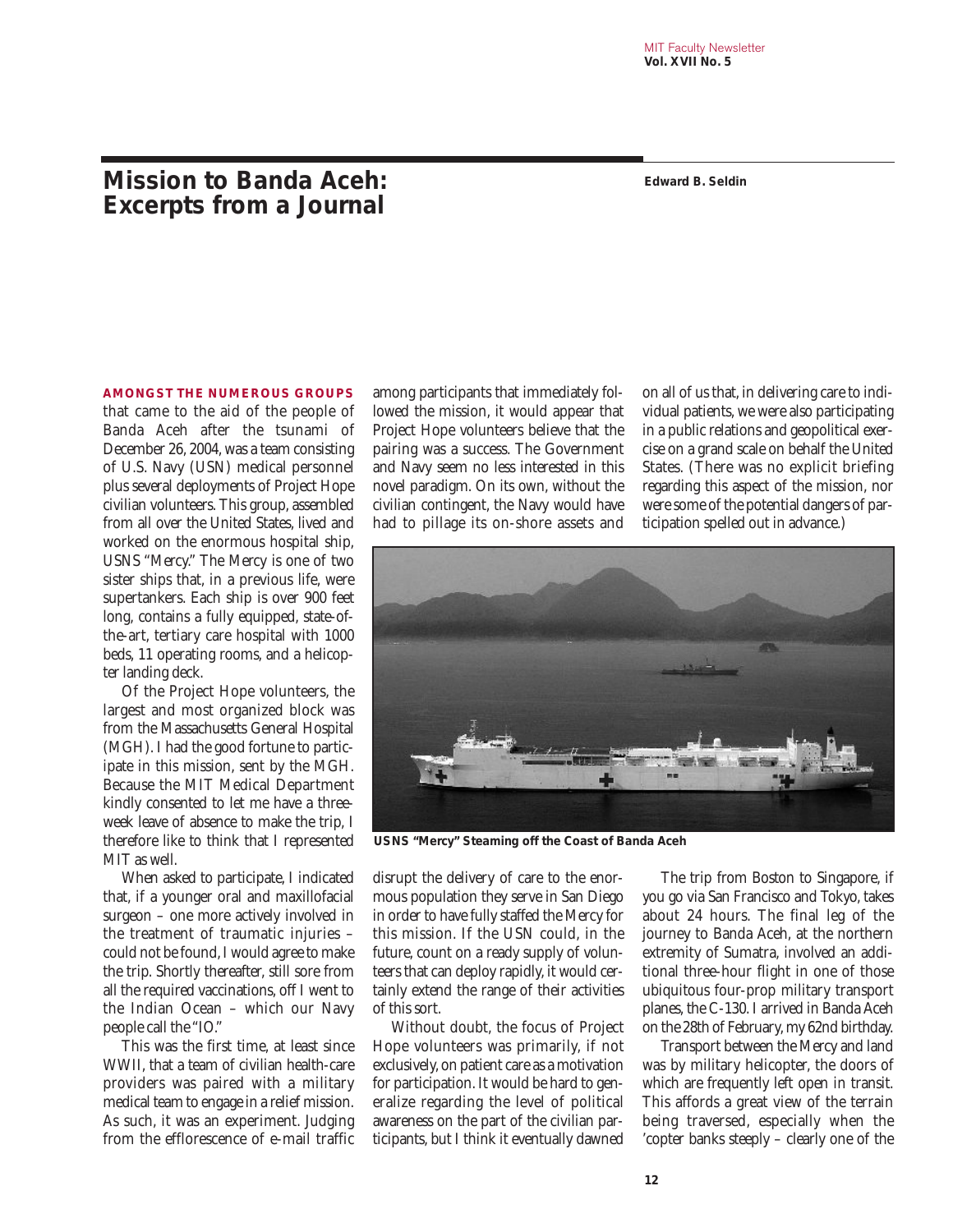delights of flying one of those great, highly maneuverable machines. (We were instructed that having the doors open also makes it that much easier to get out of the 'copter in the event of an emergency

Further inland, surviving structures were surrounded by fields of debris with enormous piles of detritus on the side facing the ocean. The debris, in multiple colors, consisted of boats, automobiles,

#### Areas closest to the water were totally decimated; not a stick left standing; foundations of buildings only faintly discernable – Hiroshima or Nagasaki after the bomb, but without radioactivity or human agency.

"landing" over water. Because all the mechanical contrivances necessary for flight are overhead, when in the water, no longer supported by the action of the rotor, helicopters promptly turn upside down and sink like a stone. We were told not to bother trying to help other passengers – just get yourself out quickly and then activate your life vest.) All of this useful information during the sleepdeprived final phases of the trip to the Mercy convinced all of us that we were "not in Kansas any more" – or wherever our points of origination may have been.

On the way out to the Mercy, the pilots made a sweep over the coastline so that we could see, in person, what no images in the media properly conveyed; the extremity and pervasiveness of the devastation wrought by the tsunami.

In a single stroke, a force of nature, with remorseless indifference, totally obliterated an enormous swath of the densely inhabited broad coastal plane that lies between the mountains of Aceh Province and the sea. Areas closest to the water were totally decimated; not a stick left standing; foundations of buildings only faintly discernable – Hiroshima or Nagasaki after the bomb, but without radioactivity or human agency. By degree, moving inland from the ocean, some buildings were left standing, their survival predicated on their size and quality of construction. Some of the most durable structures turned out to be mosques, several of which, surrounded by mountains of debris, appeared to be entirely intact, as seen from the helicopter.

portions of houses, tree trunks, household items, mud and buried in all this wreckage – the remains of the former population. There is no way of knowing exactly how many people lost their lives in the tsunami that engulfed Banda Aceh. Perhaps it was 200,000 – or was it closer to 250,000? The obscene imprecision of these numbers is as upsetting as the event itself.

Clearly, there is an inverse square law at work in our appreciation of disasters. From a vantage point halfway around the world, the numbers don't register. From directly overhead, some details start to make an impression. Face to face with survivors, hearing the stories of individuals, one gets that much closer to an appreciation of the nightmare quality of the tsunami. Julie Gold's wonderful song, "From a Distance" (popularized by Bette Midler) captures what I am trying to say. There is not a single person in Banda Aceh who did not lose a friend, a spouse, a child, a parent, other relatives, or multiples of the above. I think I wanted to be included in this mission in order to be less oblivious as a human being, to bear witness to this particular catastrophe and to meet and perhaps help individual people. I also hoped to experience health care delivery as one likes to imagine it; free of modern encumbrances.

From the medical perspective, the kinds of problems seen after a natural disaster depend upon how soon you arrive on the scene. Relative to those who perished, the survivors of the tsunami were few in number. Of those who survived direct involvement, many had orthopedic injuries and/or a characteristic aspiration pneumonia from inhaling mud and debris, leading, in some instances, to secondary brain abscesses. Such problems were encountered in their early stages by

continued on next page



**Debris deposited around a house that survived the tsunami**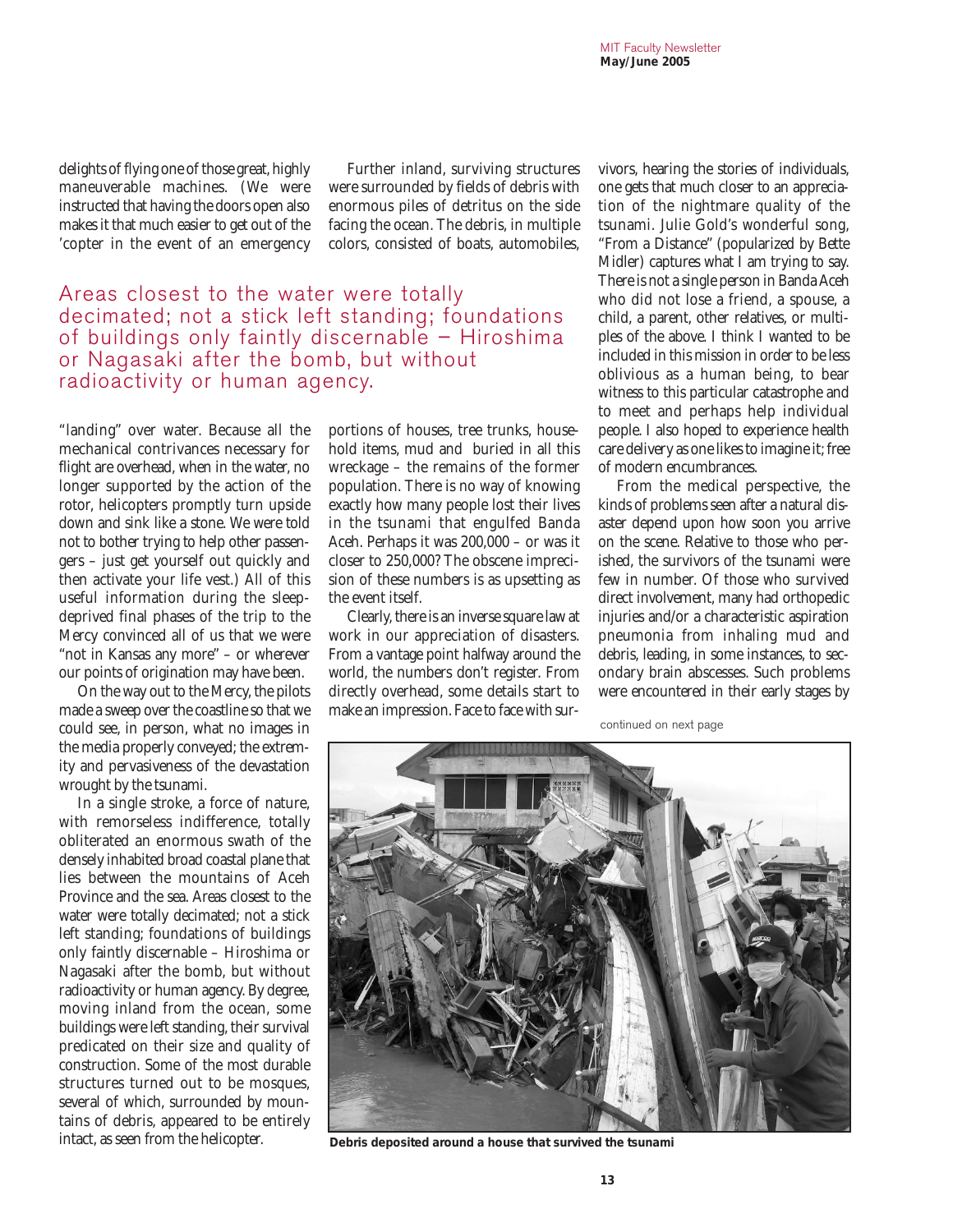**Mission to Banda Aceh** Seldin, from preceding page

the first responders. The USNS Mercy arrived about a month after the tsunami, by which time most of the acute problems had been dealt with. For a while, it was unclear if an American team comprised of a mix of civilians and Navy people would be allowed by the Indonesian Government to participate in the relief effort. Much to their credit, the posture of the Navy and Project Hope was very low key: "We are here with the USNS Mercy. Tell us how we can be of service." It will be remembered that Bill Clinton broke off service basis. We saw and treated, for example, many patients with extreme forms of benign tumors that had languished for want of local treatment options, affordable or otherwise.

Given the limited length of time that the Indonesian Government would tolerate a foreign military presence, careful triage and discharge planning were the keys to a successful mission. Nothing could be undertaken without first considering how rapidly a given patient could be made ready to return to shore after treatment. Many heart-rending, treatable cases had to be turned down for want of realistic on-shore prospects for convales-

Many heart-rending, treatable cases had to be turned down for want of realistic on-shore prospects for convalescent and follow-up care. These unusual considerations created a nightmare for those who were responsible for case selection.

relations with Indonesia in the wake of atrocities in East Timor. I suspect that the Indonesian Government may have feared that, if they allowed an official American presence ashore, they might never be able to get us to leave. We were finally allowed ashore and to fly patients to the Mercy for treatment, but the force protection people who came ashore with medical personnel had to be unarmed.

We treated some late sequelae of the tsunami: infected, mal-united fractures and serious complications of pneumonia, but, as anticipated, much of what we saw on board the Mercy had little to do with the tsunami. With the promise of free care available on board an American tertiarycare facility, floating, as if by magic, a few miles off shore, most of the patients seen and treated on the Mercy were drawn from an enormous backlog of local inhabitants with unmet medical needs. In the underserved, impoverished Aceh Province, much of the health care, even before the massive disruption of infrastructure, was only available on a fee-for-

cent and follow-up care. These unusual considerations created a nightmare for those who were responsible for case selection. All of us were faced with the moral dilemma as to whether it would be better for a patient to die as a result of the relentless progression of his or her disease process or whether it would be better for that patient to have an operation, accepting a large measure of uncertainty regarding the durability and longevity of the result in the absence of sophisticated follow-up care. This amounted to making a choice between potential errors of omission versus errors of commission. Despite these inherent limitations, more than 150 major procedures were performed on board the Mercy, while off the coast of Sumatra.

Many of us, in addition to caring for patients on the Mercy, also had the opportunity to participate in care ashore. In my case, I was able to join the general dentists and Navy corpsmen in removing many hundreds of infected teeth for patients who patiently waited in lines for hours to



**Children outside the University Hospital in Banda Aceh**

be seen in the slowly recovering dental clinic of the University Hospital in Banda Aceh. This was my best opportunity to meet large numbers of local people and it proved to be the most memorable part of the mission. My translator in this clinic, a 23-year-old graphic design student, was in her family's car with several relatives when the tsunami struck. She miraculously escaped through a window and later found herself on the roof of a house. She taught me the one thing I can say in Indonesian: "ma'af," which means, "I'm sorry." This is a fitting thing to say after giving someone a local anesthetic injection; I believe that it was also understood by most of my patients to encompass my feelings about the tsunami itself. This one phrase never failed to provoke a warm smile or a laugh despite everything that my patients had endured and will continue to endure.

There are many lifetimes of useful work to be done in Banda Aceh and so many other places around the globe, including corners of our own country. Upon my return, a friend showed me the latest disposable electronic toothbrush with its own built in battery and motor. It made me queasy to see that object and to consider how much good the United States could do overseas if a more generous portion of our energy and creativity were focused on foreign aid.  $\mathbb{R}^n$ 

**Edward B. Seldin** is Chief of Oral and Maxillofacial Surgery, MIT Medical and a Lecturer in Mechanical Engineeering *(seld@med.mit.edu).*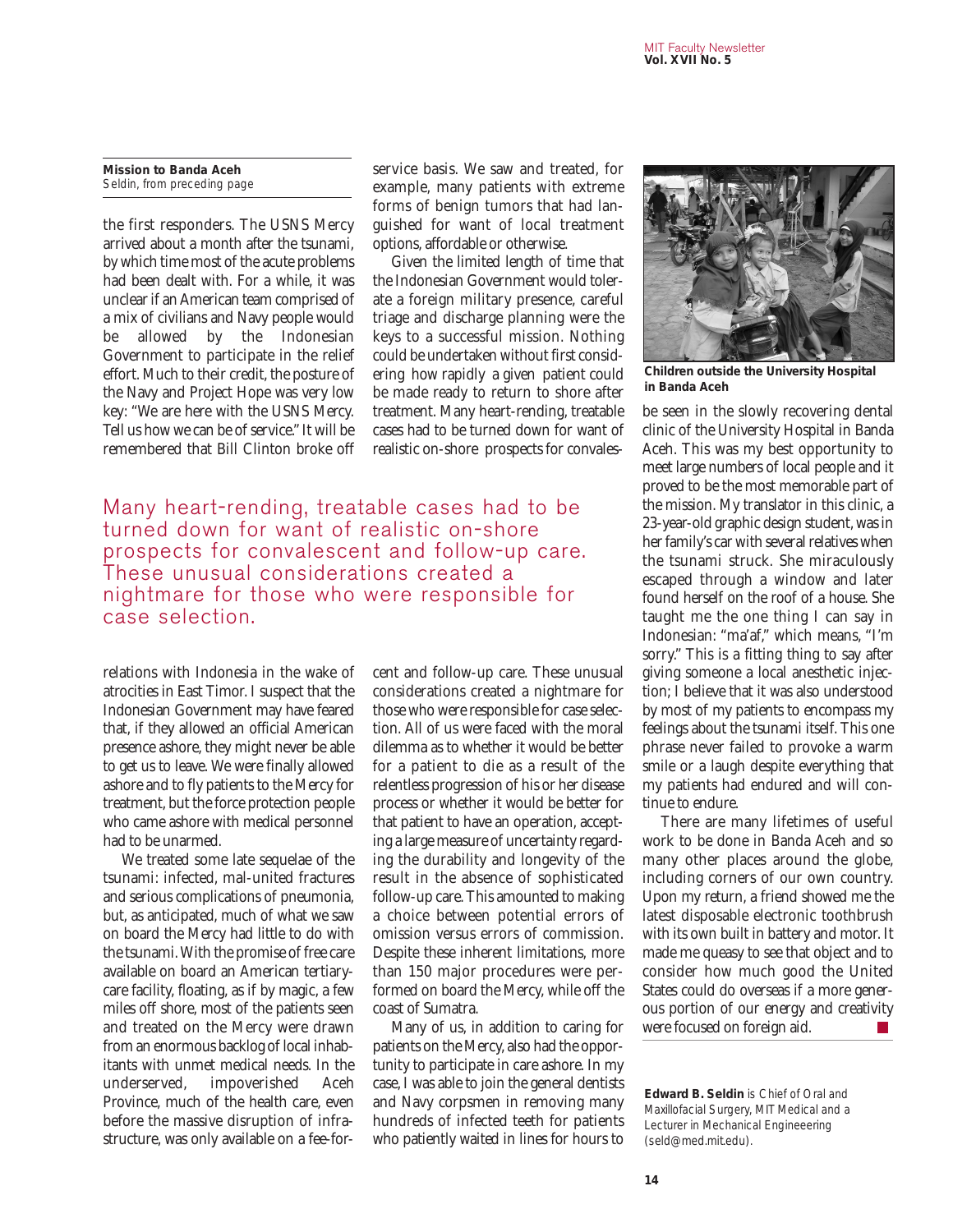# **MIT Poetry**

**by Teresa Cader**

#### **SUMMER WITHOUT SUMMERING**

#### **1~**

**Peculiar bird call. Gray-haired man stops Daily to scan the sycamore. To listen. Some sort of fungus on the leaves. Huge squirrel nest in the crook. Let someone else name the call, the infestation. In the garden at the verdigris table, We eat grilled shrimp, swat late afternoon bees. An inlet of peace as twilight narrows its gaze. Faces soften in amber shadow. What I've wanted might be this.**

#### **2~**

**Damp mists blow inland, the evergreens In the yard still drip last night's rain. Thunder Lurks over the neighbor's roof. Wicker chair, Tea, a book. Upstairs, my child belts "Country Roads," her first mezzo solo. I listen On the porch, imagining a stage. There is hope In the world of ordinary change, the song Opening her throat like a hollow reed.**

#### **3~**

**On Long Beach Island mosquito sirens spiraled Around our ears in firelight, squads of June bugs Zapped our faces when the wind shifts broke Across the dunes. Blues ran in silver streaks. My father dug his heels into the shore, surf-fished Between rip tide channels. Night swallowed Sight, moonless, cold. I sit in the hot tub tonight Watching stars cascade like fizzled fireworks. They were God to me on that deserted shore, A faint display of indifferent light.**

#### **4~**

**We had no pool to swim in, no cabin to rent, no walks In the forest of Cologne. Mushrooms were our habitat In Polish Pittsfield, fried straight from the woods, mixed With seasoned eggs. This summer I'm cooking soups, Fish in sauce. We grilled scrod on Martha's Vineyard The summer before my friend killed herself. It fell apart On the grate, a white hash. I love the riffs of oak leaves Tonight, wafting in and out of windows. I love the reprieve.**

#### **SLAVE HUTS, BONAIRE**

*Maker, modeler, bearer, begetter* **In copses of oleander, in cactus shade,**

**Among squid, flounder, sea cucumber, coral, They mar the sea, the white sand.**

**On a slender shore, mud huts the size Of my daughter's playhouse**

**With doors at waist level and one window Housed five African men on the floor**

**After they harvested salt by hand all day In evaporation salt pans, free Saturday nights**

**To walk barefoot seven hours to Rincon In the green hills, then back by Monday.**

**The obelisks signaled,** *Drop them off here***, As Dutch traders sipped rum on the deck.**

*Maker, modeler, bearer, begetter* **Four flamingos perch one-legged**

**In an irrigation ditch, as trade winds Lift white wisps from the salt mountains.**

**A Toyota scurries by to catch the sunset at Pink Beach. The company cranes are hauled up for the night.**

#### *Maker, modeler, bearer, begetter*

**This is who we are, whom you created.**

**Teresa Cader** has received awards and fellowships from the National Endowment for the Arts, the Bunting Institute at Radcliffe, the Poetry Society of America and the Massachusetts Cultural Council. She taught in the MIT Literature Section in 1998-99 and has published two books of poems, *Guests* (1991) and *The Paper Wasp* (1999).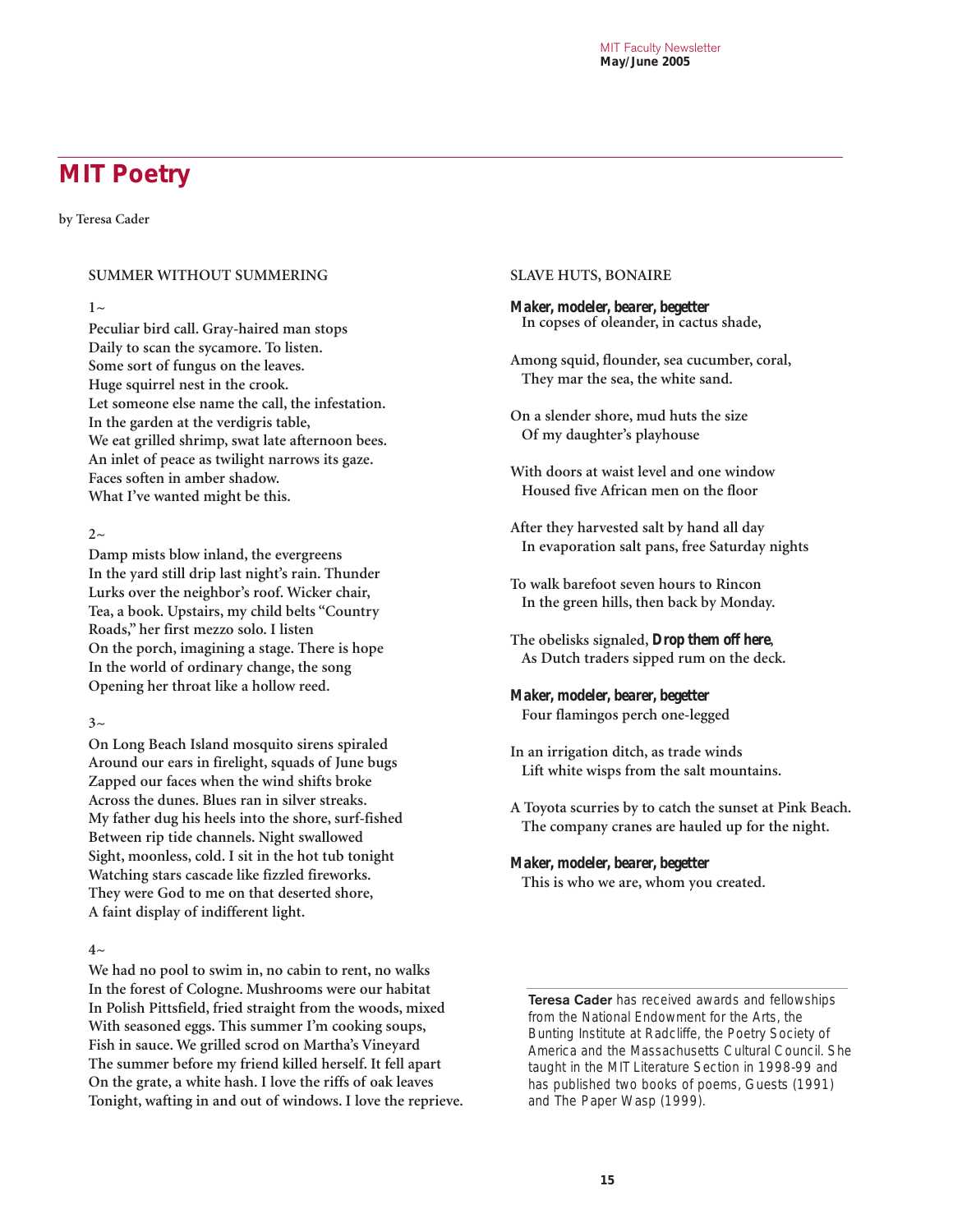# **The Purpose of Poetry John Hildebidle**

**IN ALAN LIGHTMAN'S NOVEL** *Reunion*, the protagonist, a sometime poet and avid fan of Emily Dickinson, meets the mysterious aunt of his lover. The aunt rather gruffly accounts both poetry and dance (the lover is a ballerina) as "useless." Then she backtracks a bit, and proposes that "uselessness" is not a vice.

However, at a place like MIT, governed as it is by results and products, the apparent "pointlessness" of poetry is a terrible stigma. In a sense, I share it – boarding a jetliner, I don't much care whether the designer has an informed knowledge of, say, the work of Robert Frost. But having spent my MIT career teaching undergraduate how to read poems with passion, attention, and informed analytic understanding, I cannot altogether avoid the question that is my title here.

It is an old question. Plato banned poets from his Republic because they concocted imagined worlds. Sir Philip Sidney was prompted to compose a renowned "Defense of Poesy" because some of his fundamentalist contemporaries converted that accusation to one of falsehood. By "poesy" Sidney meant more than just verse, but his effort remains relevant.

What possible use is there for poetry? In a world in which we have too many tasks and too little time, how can anyone defend the reading and/or writing of verse as an endeavor. There is one defense by way of a Pleasure Principal – the American poet William Carlos Williams was given to insisting, at his readings, "If it ain't a pleasure, it ain't a poem." But Hedonism seems a slender reed, to say the least.

In one of his poems, Williams formulated the matter this way:

*It is difficult to get the news from poems yet men die miserably every day for lack*

*of what is found there.*

Lest we think that Williams is some sort of air-headed Pollyanna, we need to recall that he was, for his entire adult life, a working physician, among the poor immigrant communities of Northern New Jersey. He knew quite well, in a diagnostic sense, what caused men and women to die miserably. We can hardly object to Williams' admission that poems are a bad source of news; but, enigmatically, he still stands by the declaration that there is something fundamental and lifegiving to be found in them.

The contemporary poet Adrienne Rich, in a collection of essays which takes its title from Williams' polemical assertion, and which to some degree attempts to define that "something" about which Williams is so vague, puts it this way:

*Poetry wrenches around our ideas about our lives . . .Poetry will always pick a quarrel with the found place, the refuge, the sanctuary . . . Even though the poet, a human being with many anxious fears, might want just to rest, acclimate, adjust, become naturalized, learn to write in a new landscape, a new language, poetry will go on harassing the poet until, and unless, it is driven away.*

It will come as no surprise that Rich is fond of Emily Dickinson, a quarrelsome and unsettling poet from start to finish.

I had a student once who asked, rather shyly, whether it was still acceptable to turn to poetry for "wisdom." If wisdom = consolation, Rich would loudly answer in the negative. I have myself written a short essay (you can find it on my Website, dutchiamb) arguing that the unsettling aspect of poetry is central, that what poetry most persistently wants to do is alter our whole perception of the world. But not everyone has these perverse views. Consider the poet Jane Cooper, who offers a more healing perspective:

*We are not separate. And the work for all of us must begin, I think, with the stripping down of words, with listening, with acknowledging our fear, with getting back to origins, with learning to live, however perilously, in this moment, for it is our only life. Poems are moments of the most acute consciousness. Through them we recognize the now and here, and yet we enter into a dialogue with history and otherness. Poems are made in solitude, but they move toward connectedness.*

That leaves hard work, and risk, and discomfort, but at least it offers connectedness as a reward. Seamus Heaney, the Irish Nobelist, speaks of the "redress" which poetry provides:

*In the activity of poetry . . . there is a tendency to place a counter-reality in the scales, a reality which can only be imagined but which nevertheless has weight because it is imagined within the gravitational pull*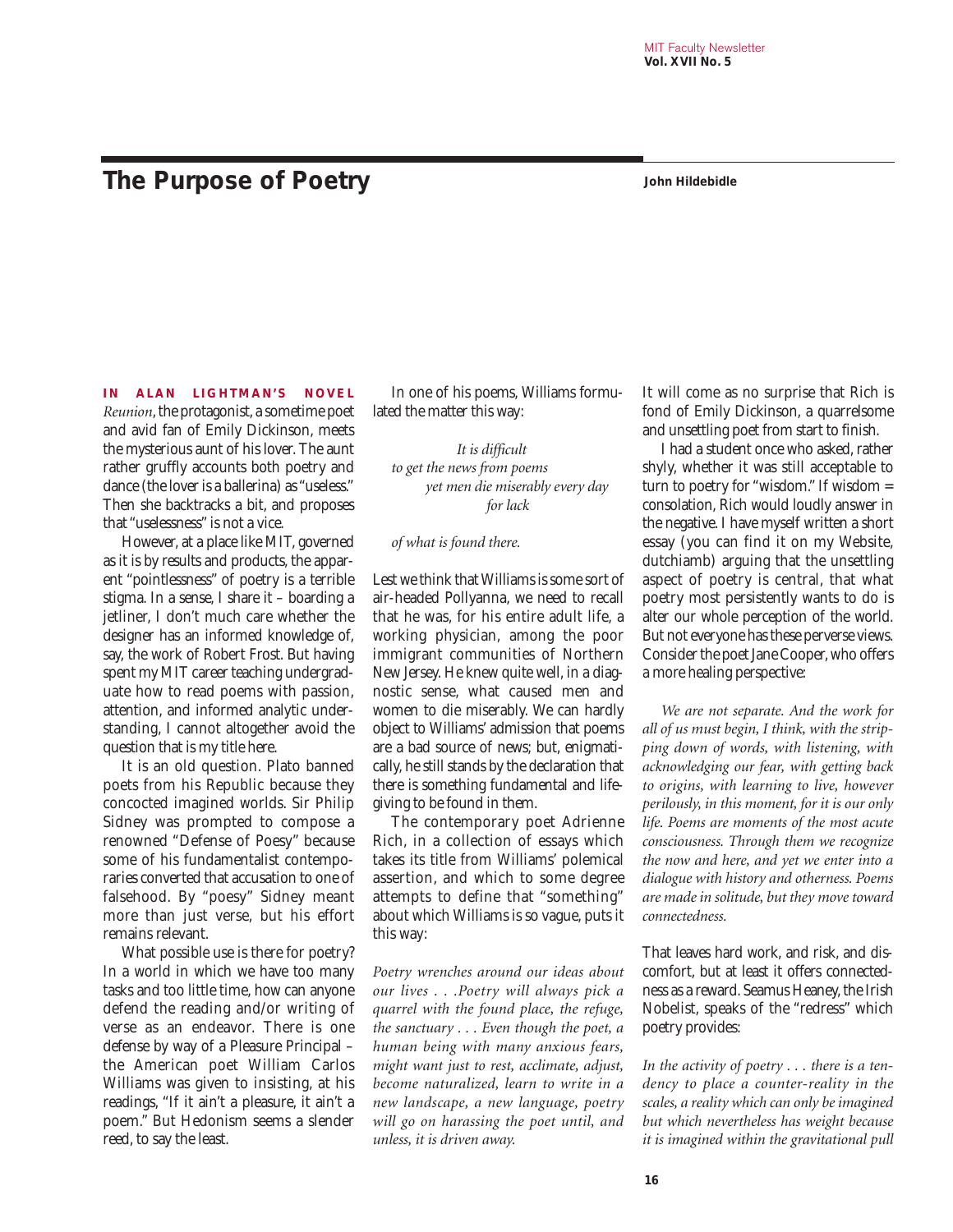*of the actual. Poetry has to be a working model of inclusive consciousness. It should not simplify. . . . Poetry can make an order as true to the impact of external reality and as sensitive to the inner laws of the poet's nature as the ripples that rippled in and rippled out across the surface of the water [in a scullery bucket Heaney recalls from his farm childhood].*

It is striking to hear a poet try to mobilize the language of physics, although it must be noted that in the end he falls back on memory and metaphor.

The late American poet, Audre Lorde, wrote an essay which has a polemical title – "Poetry is not a luxury." She defends that proposition thus:

*The quality of light by which we scrutinize our lives has direct bearing on the product which we live, and the changes which we hope to bring about through those lives. It is within this light that we form those ideas by*

*which we pursue our magic and make it realized. . . . [I]t is through poetry that we give name to those ideas which are – until the poem – nameless and formless, . . . but already felt . . .If what we need to dream, to move our spirits most deeply and directly toward and through promise, is discounted as a luxury, then we give up the core – the fountain – of our power, . . . we give up the future of our worlds.*

We have accumulated quite a package of answers to the issue with which we began – greater attention, deeper understanding (especially self-understanding), the possibility of transformation and action: all this from "what is found" or put there in a poem. The recent American poet laureate, Robert Pinsky, offers a more simple explanation of the "point" of poetry: we are hard-wired that way:

*I presume that the technology of poetry . . . evolved for specific uses: to hold things in*

*memory, both within and beyond the individual life span; to achieve intensity and sensuous appeal; to express feelings rapidly and memorably. To share those feelings and ideas with companions, and also with the head and with those to come after us.*

Why are there poets? Don't blame professors or prize competitions or Hallmark Cards – it's all a matter of evolution. If you look carefully at Pinsky's formulation, however, you see the same terms – connectedness, both within and beyond individual lifespans, the naming of complex ideas. To which he adds two more crucial elements – *intensity* and *sensuous appeal*. It is a hard but essential truth: good poetry (much less great poetry) cannot be read quickly, but it should always provide some variety of pleasure. ш

**John Hildebidle** is a Professor of Literature *(jjhildeb@mit.edu).*

# M.I.T. Numbers **Have you ever considered leaving MIT for the following reasons? (% Yes) [from the 2004 Faculty Survey]**



**Source:** Office of the Provost, Institutional Research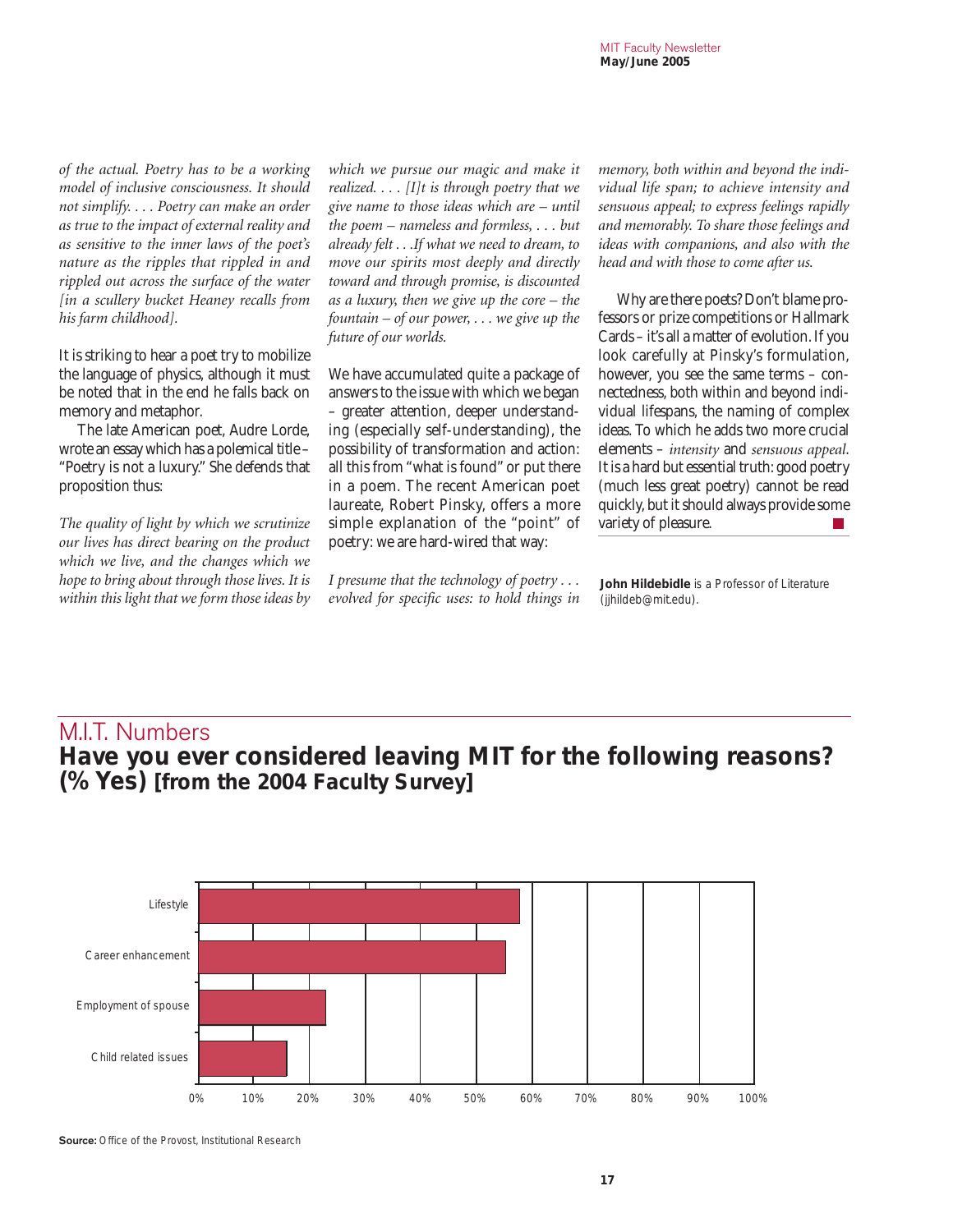## **Survey Says: Faculty Approve** Lydia Snover **Updated Lunch Program**

**ABOUT 10 YEARS AGO,** the Faculty Lunch program was established for faculty, senior research, and instructional staff. The program is intended to provide a collegial environment that will promote informal interactions between members of the faculty outside traditional departmental and research boundaries. In September, the Faculty Lunch program was relocated from Walker to the fourth floor of the Stata Center. This past winter, the Provost asked a small group of faculty and staff to evaluate the current operation and, if need be, make recommendations for improvement.

In order to facilitate this evaluation, the committee constructed a short survey that included questions for people who have not participated in the Faculty Lunch program as well as those that had participated. The survey was administered in the spring of 2005 by the Institutional Research Group on behalf of the committee. All faculty, instructional staff, senior researchers, and faculty emeritus were invited to complete the survey online; slightly more than 51% of those invited to respond completed it. Of those that responded, 68% had participated in the faculty lunch program at the Stata Center. Of the individuals who had not been to the Stata Center location, almost 40% did not know it existed. But of those people who had been to Stata, only 15% had only been once.

Although the faculty lunch program is intended to serve faculty, senior research, and instructional staff, individuals are welcome to bring guests. Of the people who had participated, 57% reported that they had brought a guest, including non-faculty col-





faculty lunch program. Overall 65% of the respondents said it was very important or



Overall, almost 70% of the individuals who had participated in the Faculty Lunch program rated it very good or excellent, and 56% rated their ability to interact with other faculty at the Stata center as very good to excellent. The survey asked a series of questions about other aspects of the program, including food, hours of operation, and environment. The data on these questions will be used to evaluate the program and plan for improvements.

The final question on the survey asked how important it was to maintain the essential and only 3.4% said it was unimportant. Of the tenured and tenure track faculty who responded, over 70% rated it as essential or very important.

In addition to the quantitative ratings gathered through the survey, many participants provided qualitative comments. These comments, along with analysis, have been provided to the committee as part of their evaluation of the Faculty Lunch program.  $\mathbb{R}^3$ 

**Lydia Snover** is the Assistant to the Provost for Institutional Research *(lsnover@mit.edu).*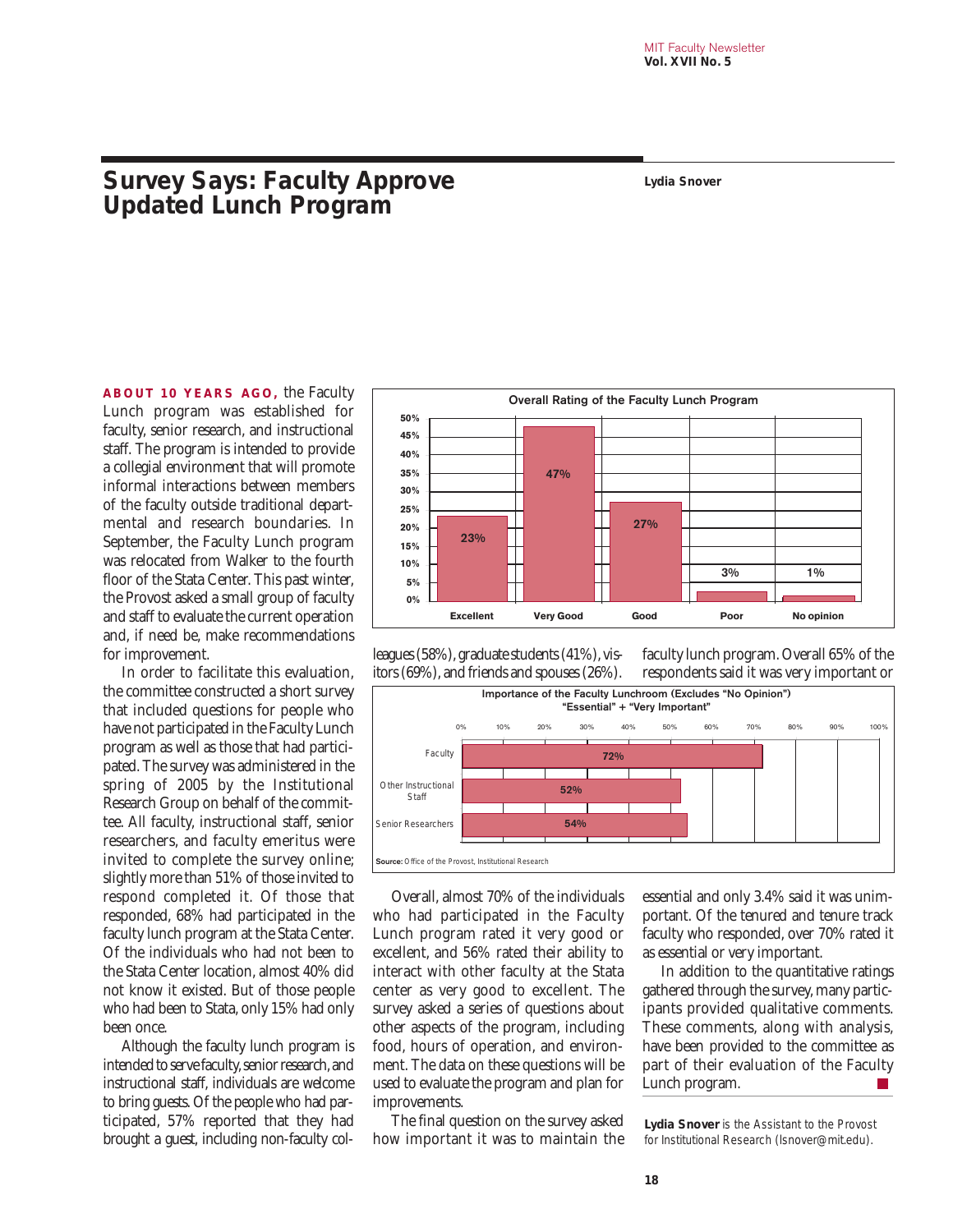**International Students and Scholars** Gast, from page 1

This student was followed by a steady stream of students from across the globe throughout the nineteenth century. By 1900, some 50 students had traveled to Massachusetts for study; however, the numbers of international students only really began to grow after the Second World War, when an influx of students began in earnest, as shown in Figure 1. The rapid rise of international students from East Asia, led by China, changed the demographics of this group beginning in the 1950s. The change in immigration law in 1965 opened up the doors to a steadily rising influx of international talent.

World events and political decisions have always had a strong impact on immigration. We see this in MIT's international student population as well (Figure 1). World wars curtail the flow of students while peacetime pressures, such as changing immigration laws (1965), the demise of the iron curtain (Figure 2, next page), the Vietnam War protests (1968), and the Asian financial crisis (1997), cause their respective ebbs and surges.

#### **The "Best and Brightest" International Students – Global Contributors**

The United States has been the destination of choice for international students

#### **Two Notable International MIT Alumni from the Nineteenth Century**

**Louis Francisco Verges – Puerto Rico**

*BA – Civil Engineering – 1891*

**Upon graduation, Verges returned to Puerto Rico to work with his father to improve the sugar industry in their country. Louis Verges was responsible for the introduction of modern methods of evaporation and chemical control, and is generally credited with the revitalization of the sugar industry in Puerto Rico.**

#### **Baron Takuma Dan – Japan**

*BA – Mining Engineering – 1878*

**After receiving his degree in Mining Engineering, Dan returned to Japan, where he first became the technical officer at the Japanese Government Meteorological Observatory, and then the director of the Miike coal mine. When the mine was purchased by the Mitsui Company, Dan began a career with Mitsui, moving from engineer to the managing director of the vast Mitsui commercial interests. Dan was a leader in improving commercial relations between Japan and the United States.**

and scholars for the past 50 years. Just as MIT's experience shows, the number of foreign students has risen steadily since the 1970s, and last year, according to the Institute for International Education, there were more than 500,000 international students enrolled in U.S. colleges and universities (see *www.opendoors. iienetwork.org*).

One might ask what becomes of the international students we recruit and train. We are aware of the great contributions immigrants make to our culture and the leadership roles those who are educated in the United States often assume. Our current visa system is predicated on applicants demonstrating that they have





no "intent to immigrate." Thus, officially we want them to come here, pursue their studies, and then to return to their home country. This appears to have some merit if one holds the view that to remain in this country, these highly educated immigrants would compete for jobs with domestic candidates. It is also true, however, that those who remain in the U.S. contribute greatly to our community, our economy, and our science and technological leadership.

Many of our international graduates return to their home country. While they are not directly contributing to our economy, in today's global environment the alumni are contributing to our economies and those of others both directly and indirectly. In addition, those who return and gain positions of leadership are more likely to share our values and to try to emulate our technical and business structures. This level of diplomacy may be far more important than we can imagine.

#### *Those who stay*

The United States has always and will continue to gain strength and leadership in science and technology from its immigrants. A growing fraction of the U.S. engineering faculty is foreign born, and greater than one-third of the Nobel Laureates we claim were born elsewhere (see *www.nobel.se/index.html*).

continued on next page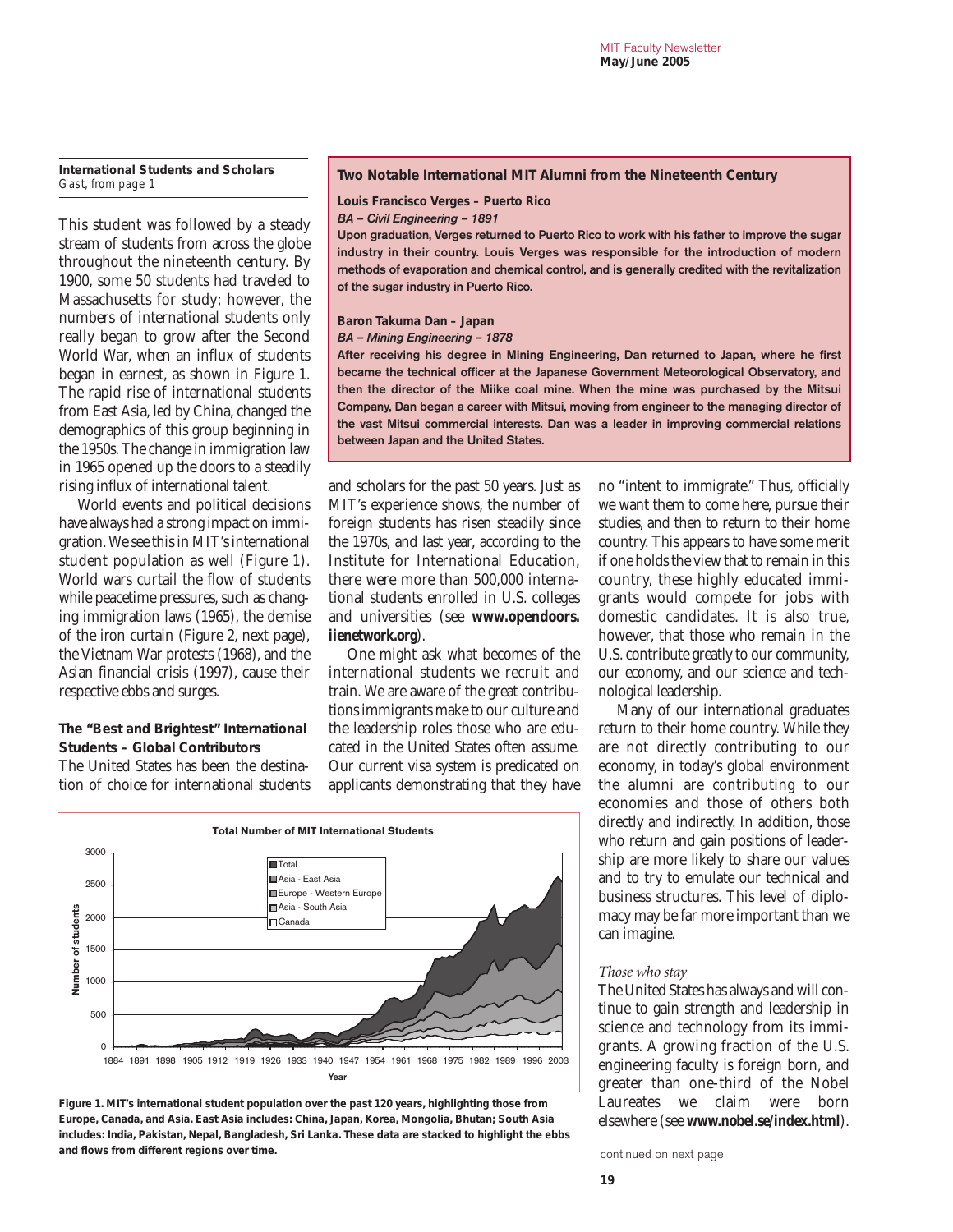# **International Students and Scholar**

International students often go on to leadership positions in large and small companies. It becomes apparent that we attract not only the "best and brightest" students to travel abroad for study, but perhaps we also attract those more inclined to be "risk takers" who end up in leadership positions in academia, industry, and entrepreneurial activities. These innovative individuals thrive in the American system of research, education, and venture support. As one measure of their innovation, MIT has seen a rapidly increasing number of patent disclosures having at least one inventor from among our international student and scholar community.

As the distribution of international students changes, so does the rate with which they choose to remain and pursue a career in this country. Tracking income tax records, Michael G. Finn has shown that the number of doctoral recipients remaining in the U.S. two years after receiving their degree has increased from 49 percent in 1989 to 71 percent in 2001. (See Michael G. Finn, "Stay Rates of foreign doctorate recipients from US universities, 2001," National Science Foundation, November 2003.) Electrical engineering, computer science, and the physical sciences had the highest fraction of international students remaining after graduation and those most likely to remain here come from China (96 percent) and India (86 percent). We do not know the stay rates beyond two years, since 2001, nor for postdoctoral scholars. It is clear that many international graduates become more global citizens going on to mobile careers abroad, in their own countries, or in another country.

#### *Those who return home*

Many international students choose to return to their home country and there they use their talents as leaders in many areas of government, industry, and acade-



**Figure 2. MIT's International Students from Eastern Europe. Note the increase since the fall of the Berlin Wall. (Eastern Europe includes: Belarus, Russia, Ukraine, Cyprus, Turkey, USSR (Union of Soviet Socialist Republics).)**

mia. In addition to their formal education, these alumni retain strong attachments and identification with their alma mater. Their ease with our traditions, culture, and values is widely regarded as an important facet in their relationship with our country. Generally, those who have lived abroad and experienced another culture have a higher respect for those from different countries. One's perspective on world events is forever changed by viewing them from another part of the globe. The U.S. State Department maintains a Website showing the tremendous leaders who have received part of their training in the U.S. as international students. (See "Foreign Students Yesterday, World Leaders Today" *exchanges.state.gov/education/educationusa/ leaders.htm .*)

MIT is proud of the many influential alumni who have returned to their native land to improve the quality of life there and enhance productive international relations. Two such individuals from the twentieth century are highlighted in the sidebar, next page.

The network of academic influence should also not be overlooked. As talented individuals receive their education in the U.S. and return to teach in their home country, these faculty colleagues then send

their best and brightest back to their alma mater, providing important connections to lead the most talented students to the U.S. In MIT's alumni database we find that over 1000 of our alumni are working in higher education abroad. Thus, our educational influence is magnified when one considers the production of professors who in turn educate further generations.

#### **Maintaining the Balance – Threats to Our Ability to Attract International Students**

We face a challenging task of balancing our national security interests with promoting the valuable exchanges we have with international students, scholars, and visitors. In the past few years, we have seen the significant effects of U.S. immigration policy on the time and effort it takes to obtain a visa for study or research in the U.S. The implementation of the SEVIS system to regularize the information we maintain about international students and scholars has improved many aspects of the process, although ensuring the accuracy and reliability of those records is critical to avoid jeopardizing students' status.

Some aspects of the visa granting process have improved, with the State Department putting international students and scholars at the head of the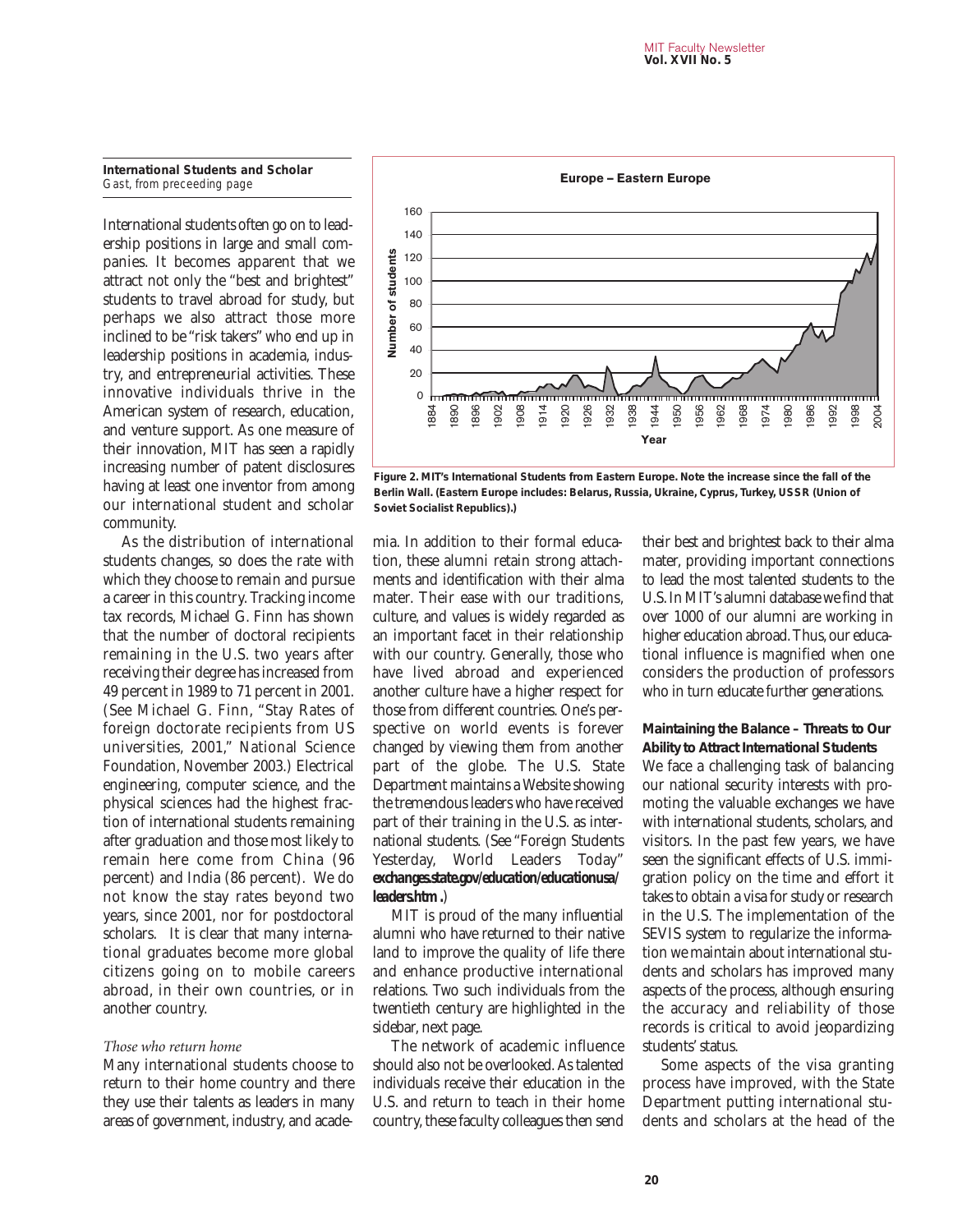queue for the now mandatory interviews; and the "Visa Mantis" security clearance processing time is improving to the point where over 85 percent are completed within 30 days. There are also recent proposals to extend the term of the visa to be more commensurate with the term of study. Despite this progress, there remains a disquieting sense that the U.S. has become less hospitable to international visitors. The specter of students, postdoctoral scholars, and faculty stranded abroad while they are reevaluated for their visa may cast a shadow that will be difficult to dispel.

The perception that the international student immigration process is too capricious and too onerous may degrade our ability to attract the talented students to which we have become accustomed. Meanwhile, we see increased competition for international students.

Anecdotes abound of our allies benefiting from the challenges our international students face. Each European leader who visits MIT mentions that the U.S. problem with student visas is to their

#### **International Students Yesterday, Entrepreneurs Today**

**Kenan Sahin, Turkey**

*SB 1963, MIT PhD 1969*

**Dr. Sahin is founder of Kenan Systems, which developed one of the key productivity advances in computer software, and provides software products for business management and decision support to single- and multi-service communications and energy companies worldwide. Kenan Systems was merged into Lucent Technologies and Dr. Sahin served as Vice President for Software Technologies at Lucent. Dr. Sahin is the founder and president of TIAX LLC.**

**Gururaj "Desh" Deshpande, India**

*BS Indian Institute Technology, ME Univ. New Brunswik, PhD Queens University, Canada*  **Dr. Deshpande is co-founder and chairman of Sycamore Networks, Inc. Sycamore is transforming our optical infrastructure into an intelligent and dynamic network foundation for the delivery of new services. Sycamore's equipment carries voice and data traffic in the networks of the world's largest service providers. Dr. Deshpande serves as a member of the MIT Corporation. He and his wife recently established the Deshpande Center for Technological Innovation with a \$20M gift to MIT.**

and training to provide consistent decisions. They need access to reliable and accurate SEVIS data for these decisions.

• We waste valuable and scarce consular resources on repetitive processing of visa applications for those with a proven track record. Repetitive security checks and inefficient visa-renewal processes

Each European leader who visits MIT mentions that the U.S. problem with student visas is to their benefit.

benefit. (And the competition is not just from Europe.) In 2003, international student enrollments in Australia grew nearly 11 percent compared to the previous year. During 2003, there were a total of 303,324 enrollments of international students in Australia primarily from Asia. (For a summary of international student enrollment trends in Australia, see *aei.dest.gov.au/general/Stats/StudentVisaD ata/RecentAnnualData/RecentData.htm*).

We continue to seek improvements in both the processes and the perceptions of the U.S. as a welcoming destination. Several issues come to mind:

• Consular officers and port-of-entry officers need to have sufficient support cause lengthy visa issuance delays. Security clearances should persist for the duration of study unless significant changes have been made.

• Problems with the data in SEVIS severely undermine both the student's situation and the security we aim to provide.

A recent study by the National Academies (*www.nap.edu/books/0309096138/ ntml*) provides a detailed analysis of the issues surrounding current immigration policies and the increasing competition for international students.

#### **Summary**

Clearly our international student and scholar community has much to offer MIT, the United States, and the rest of the world, now and in the future. There are numerous examples of influential people who, at one stage of their career, were international students in the U.S. We have much to lose if we make this talented community feel unwelcome or unable to study here. Hopefully we will not lose sight of the great strength and global security that comes from the free exchange of students and colleagues from abroad.

We will remain vigilant in our efforts to help improve immigration policy and processes. We will also continue to provide excellent service to our international community through our International Students and International Scholars offices. We may find ourselves in a new era where we must compete more directly with schools here and abroad to attract and recruit international students and scholars. Certainly MIT is ready to rise to this challenge and remain the premium destination for education and research for students within and beyond our borders.  $\mathcal{L}_{\mathcal{A}}$ 

**Alice P. Gast** is a Professor of Chemical Engineering, Vice President for Research, and Associate Provost *(gast@mit.edu).*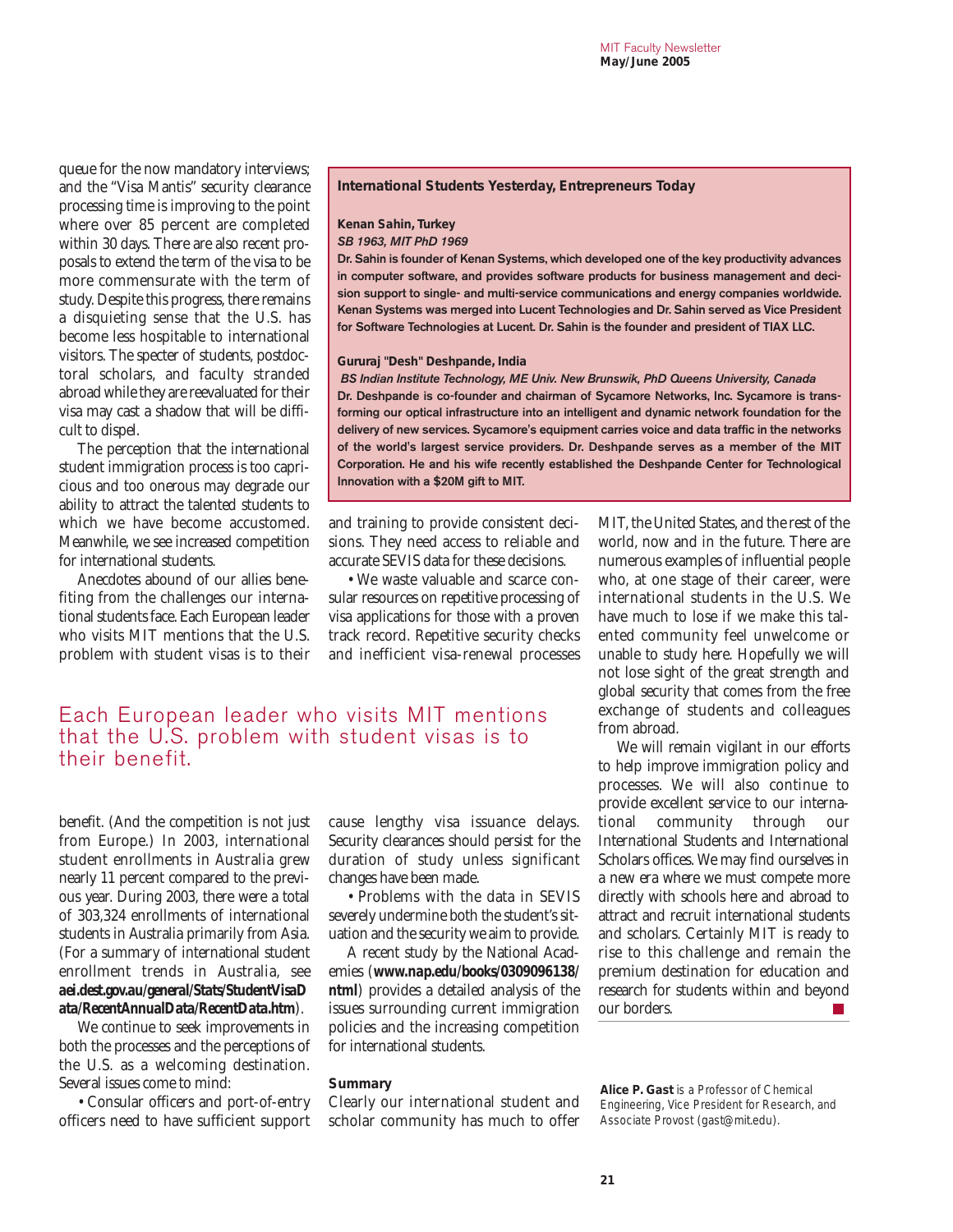**22**

# **Alumni Attitudes and Involvement Elizabeth Garvin**

**THIS SPRING HAS SEEN** an incredible level of involvement from alumni at MIT. Alumni have turned out in record numbers to meet President Hockfield, the Alumni Fund is on a record pace in both number of donors and total dollars, and the online usage of the Infinite Connection Website (*alum.mit.edu*) greatly exceeds that of any other alumni association. Is this level of involvement sustainable? The data suggests that it is, and that alumni involvement and financial support will continue to grow. And this is positive news for faculty, who rely on these resources to keep MIT in the forefront.

Last spring, the Alumni Association commissioned a survey to take a fresh look at alumni attitudes about MIT and alumni services. This was part of an overall focus in recent years, encouraged by the Board of the Alumni Association, to develop a robust set of metrics to measure the effectiveness of Association programs. We had a good sense of alumni interests and experiences from conversations and correspondence with alumni from all classes and courses, from all across the world. We had an increasingly sophisticated set of measures and evaluation tools. But we were overdue in asking alumni a comprehensive set of questions to verify or challenge our assumptions about underlying attitudes.

#### **What do alumni think of MIT?**

The 2004 Alumni Opinion Survey, conducted by Opinion Dynamics Corporation, measured attitudes about the Institute, the Alumni Association, and giving. There is much good news to report. Attitudes toward MIT are gener-

ally positive, alumni are responding to communications from MIT, and the already strong alumni giving shows great potential for growth.

As faculty, you know that the MIT experience is intense and while many students emerge exhilarated, some feel like toast. In fact, 70% of alumni have either very warm or warm feelings about the Institute. When asked an open-ended question "Is there anything specific you feel is good about MIT today?" the alumni cited good education/high standards (24%), over a tenth noted their pride in MIT, 15% noted MIT's good reputation, and 11% said MIT's science and technology efforts made them proud. When asked about what's not so good, 60% replied either "not applicable" or nothing. For those who identified negative aspects, 7% named fraternities/living group issues; 5% said alumni services/communication; and 5% cited quality of life. There are clearly still some residual issues about changes in the FSILG system – 22% of former fraternity members think that the "fraternity issue" is a particularly bad aspect of MIT.

#### **What alumni services are important?**

A remarkable 94% of alumni report that they read *Technology Review* in the past year. The second most popular activity, at 74%, is visiting an MIT Website. Some 36% had attended a reunion or a local alumni function; 21% had volunteered in their local club, affinity group, on reunions, or as an educational counselor. In fact, more than 7,000 alumni are engaged as volunteers annually in Association groups, events, and activities.

Most satisfying to us is that alumni feel connected and the overall view of Alumni Association activities is positive. 52% feel very well informed about MIT and 42% feel somewhat well informed. In a series of questions asking what services were most important and what services the Association performed well, there were very high correlations between those considered highly important and those we performed well. The survey confirmed that our multi-year effort to focus resources and energies on Web services was indeed the right strategy – e-mail forwarding for life, an online alumni directory, and other online services that we market as part of the Infinite Connection enjoy enormous use and are highly valued. We knew the usage was high: the Alumni Association Websites receive over half-a-million hits monthly from 40,000 unique visitors, and the e-mail forwarding for life service is currently forwarding nearly 15 million messages monthly.

Not surprisingly, there are some generational differences in opinion. Only 50% of alumni graduated pre-1969 has visited an MIT Website. A whopping 94% of graduates since 1987 have visited MIT online.

#### **Why does it matter?**

Having strong alumni support matters to all of us. Alumni who believe in MIT's values and commitment to excellence are advocates for the Institute. They influence the next generation of prospective students, they commit time and energy to activities connecting alumni around the world, and they provide increasingly important financial support.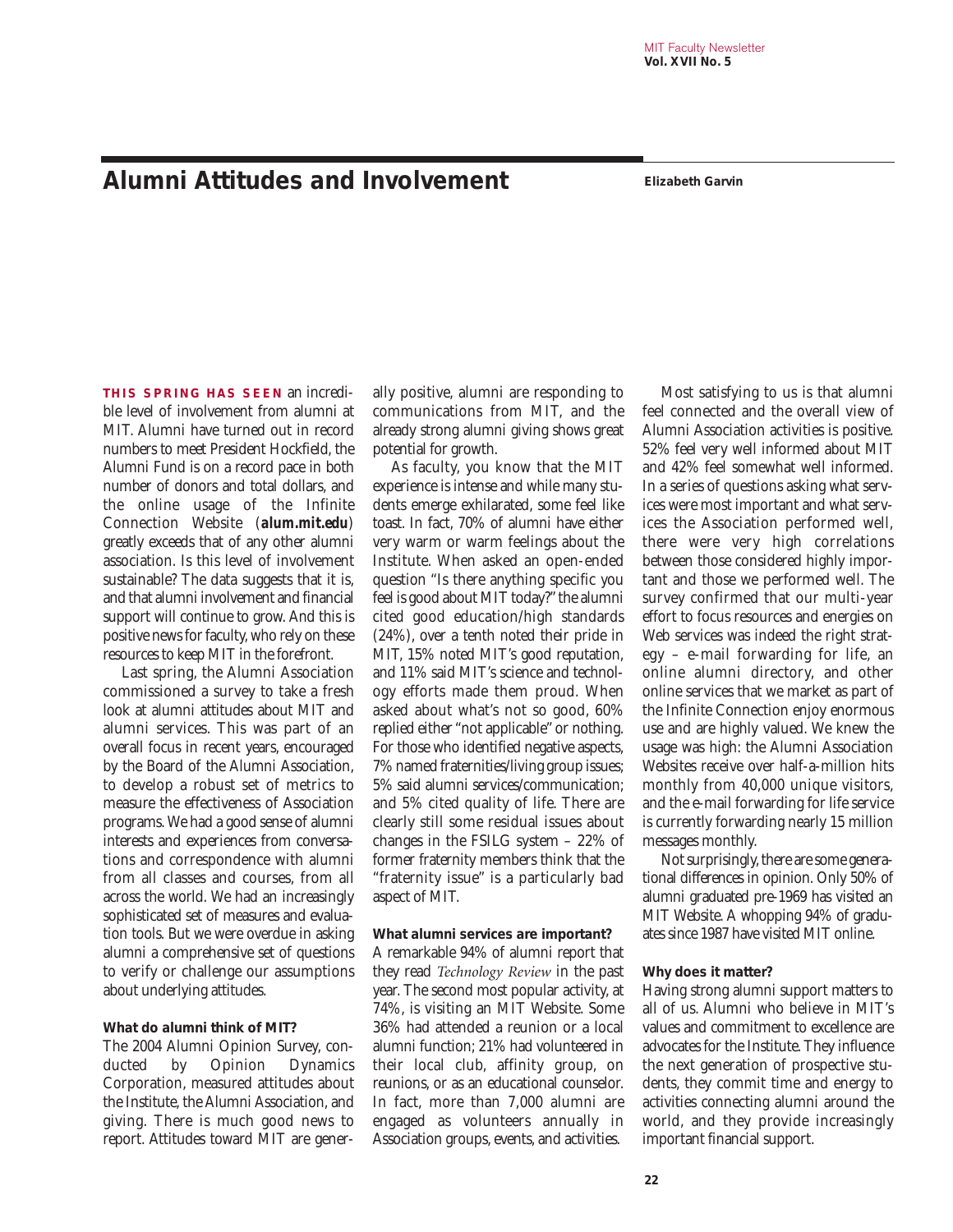In the recent capital campaign, alumni donated 53% of the \$2 billion raised. Although only 54% of alumni contributed to the campaign, 67% of alumni have donated to MIT over time. Survey data shows that we have opportunities to expand this support significantly over time, both in the number of donors and the size of their donations. The Alumni Fund, which counts alumni donations (up to the first \$100,000 of any individual gift), raised \$31.5 million in FY04, an increase of 7% over FY03. If you remove the \$100,000 cap, gifts from alumni donors totaled \$109.6 million. Alumni giving provides essential resources for innovative education and research, as well as providing substantial support for scholarships, fellowships, and unrestricted funds.

So, MIT's relationship to alumni matters in multiple dimensions.

#### **Moving forward**

The Association continues to refine programs, pilot new activities like our recent Women's Leadership Conference, and develop new ways to engage alumni online. One of the most exciting accomplishments of recent years has been our ability to expand the number of faculty presentations to alumni around the world.

Alumni are less interested in nostalgic views of MIT than they are in new and exciting research and education at MIT. We

#### **Our Alumni**

**Alumni Faculty Facts 36.8% of MIT faculty hold an MIT degree 3.0% hold undergraduate degrees only 22.1% hold graduate degrees only 11.6% hold both**

**Alumni Snapshot 115,382 living alumni 102,245 alumni with known addresses 70,315 with e-mail addresses 17% are female 52% have undergraduate degrees 13.2% are international alumni**

**Following Their Fields? 56% work in their MIT field 49% majored in engineering 20% work in engineering 13% majored in management 19% work in management 14% work in education fields**

are incredibly grateful that 15% of the MIT faculty are part of Alumni Association efforts to share knowledge and insights with alumni worldwide. This partnership makes a tangible connection between the Institute's research and education and alumni lives, careers, and priorities.

There are many ways for faculty to connect. Some faculty host MIT Alumni Travel Programs, like the peripatetic Jay Keyser, who will host his 11th alumni expedition with a trip to Tahiti next spring. Others speak at club events, like Neil Gershenfeld's April presentation at the Club of Puget Sound on how the content of information relates to its physical representation. Dedicated faculty like Professors Lotte Bailyn, Margery Resnick HM, Adèle Naudé Santos, Dava Newman AA '89, and Mary-Lou Pardue spoke at the Association's first Women's Leadership Conference April 30th. This year Technology Day, the intellectual centerpiece of reunions, focuses on bioengineering with talks by Douglas Lauffenburger, Linda Griffith, Angela Belcher, Ram Sasisekharan, and Martha Gray HS '86. Not only are these events valued by alumni, they give faculty a fresh opportunity to share ideas on multidisciplinary panels. When I meet with alumni around the world, faculty lectures are the club highlights they recount.

The Association's effectiveness is due largely to a terrific partnership with alumni volunteers who help identify trends, set strategy, and serve as advisors. A number of alumni faculty have served on Association boards and ad hoc committees, providing an essential link to the realities of MIT today.

We hope to find many ways to encourage faculty participation in alumni activities and welcome your suggestions and questions. For a full sense of Alumni Association activities, browse our Website: *alum.mit.edu*.

**Elizabeth Garvin** is the Executive Vice President and CEO of the Alumni Association *(rgarvin@mit.edu).*

### **Launch of New "Giving to MIT" Website**

**A COLLABORATION BETWEEN** Resource Development and the Alumni Association, with technical support by Web Communications Services, has resulted in the launch of the new Giving to MIT Website (*giving.mit.edu*).

Many enhancements have been added to improve the experience of visitors to the site, according to Barbara Stowe (Resource Development) and Beth Garvin (the Alumni Association). Improvements include:

- More ways to search and browse
- A new FAQ section
- A Glossary of Terms

The site makes a compelling case for supporting MIT's priorities, and includes quotes and cameos that highlight the impact of gifts to the Institute.

It's hoped that the sign will serve as both a helpful tool for potential donors, as well as a resource for those at the **Institute**